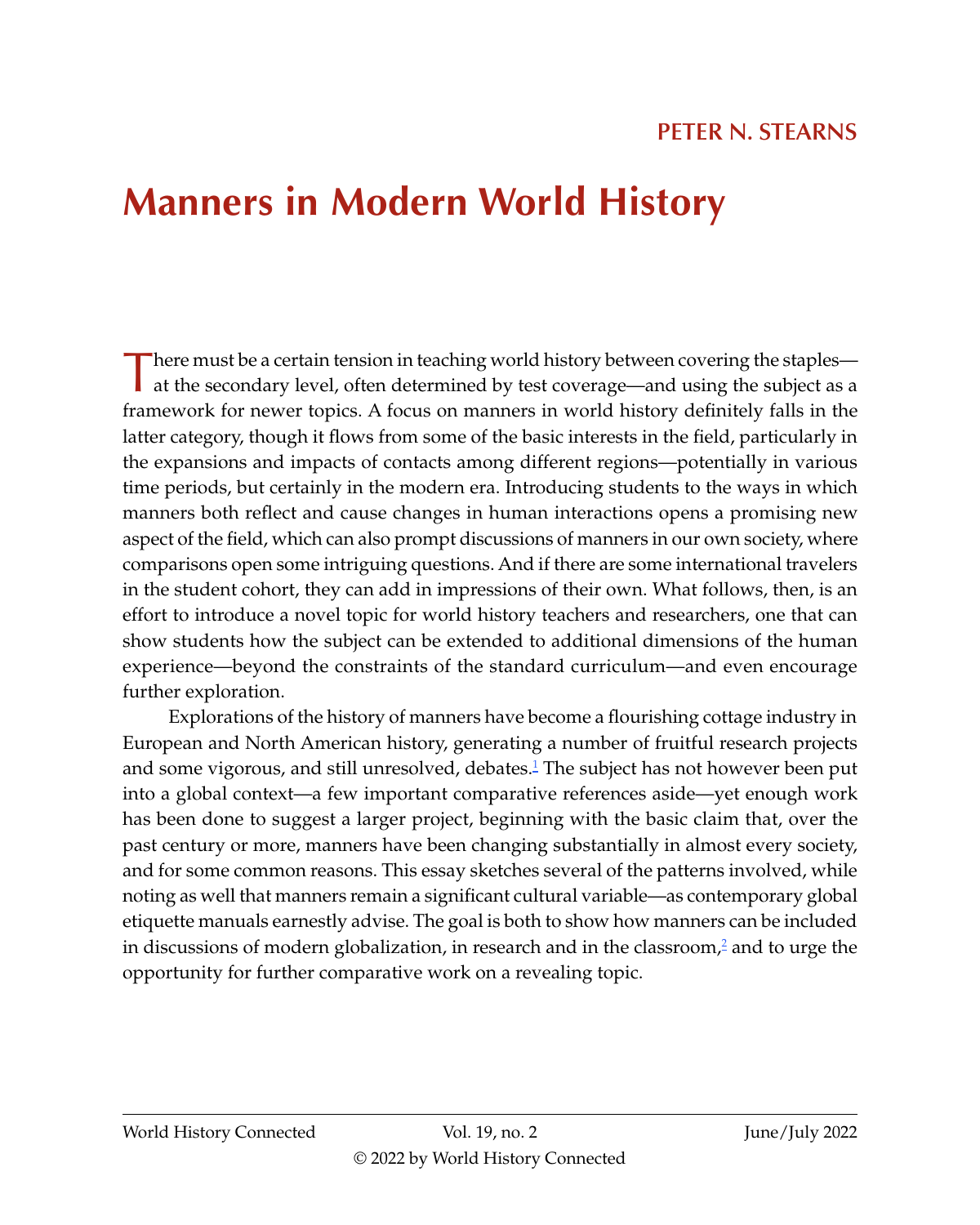# <span id="page-1-0"></span>**Some Preliminary Observations: From the Seemingly Trivial to Essential Considerations**

Manners represent social guidelines that translate cultural values into practices that shape individual emotional and physical reactions. At their fullest, they combine prescriptions and actual behaviors, though the former are always the easier to trace. They also express and enforce hierarchies, though often in complex ways. Manners can, to be sure, be dismissed as rather trivial, and it is unquestionably possible to detail various prescriptions in a largely antiquarian fashion, without much analytical heft. At the global level, this temptation can show in the worthy lists of do's and don'ts for travelers, that can be entertaining (or intimidating) without delving very deeply into the values involved (and that often fail to keep pace with change).<sup>[3](#page-23-0)</sup> For example, many instructors (and travel guides) seeking to exemplify cultural differences, note that many gestures that in one culture are innocent or even inviting, but turn out to be obscene in another. These are intriguing and amusing, but they all express a common interest in defining certain hand or finger motions as beyond the pale save as deliberate insults; nothing too profound involved here, except that manners do some common work in most cultures but with highly varied manifestations.

However, as many historians have already demonstrated, particularly in work on patterns in the early modern and modern West, manners can also be surprisingly revealing about basic cultural assumptions concerning social hierarchies, appropriate hygiene, relations between genders and among age groups—assumptions to which many people are largely oblivious, schooled as they have been in key habits from a young age. Many contemporary Westerners for example, on both sides of the Atlantic, are unaware that they actually practice a rather complicated set of social rules. As Cas Wouters and others have argued, apparent informality masks a range of detailed prescriptions, many again instilled in childhood, which can actually seem quite daunting to outsiders.<sup>[4](#page-23-0)</sup> Thus Bo Yang, a Chinese essayist, noted in 1985: "When Chinese people first come to the United States, their biggest problem is the excessive politeness of Americans"[5](#page-23-0) —a judgment that would arguably astonish most of the Americans involved, but which reflects the complex cultural legacies that underlie seemingly trivial behavioral patterns that can easily be taken for granted.

Writing in 2021 it is also fair to note the importance of historical attention to manners at a time when, in the United States, the pandemic and political polarization have demonstrably loosened etiquette constraints. This recent deterioration is not the subject of this essay, but it does call attention to the need to treat manners as a historical moving target. $6$ 

This study urges a more global approach to the modern history of manners and will suggest several preliminary findings, while emphasizing three basic goals: first, as the Chinese-American interaction just mentioned, a global history of manners can offer opportunities for comparative analysis when basic styles are juxtaposed, shedding light on regional approaches beyond the scope of purely internal analysis. A global approach also reveals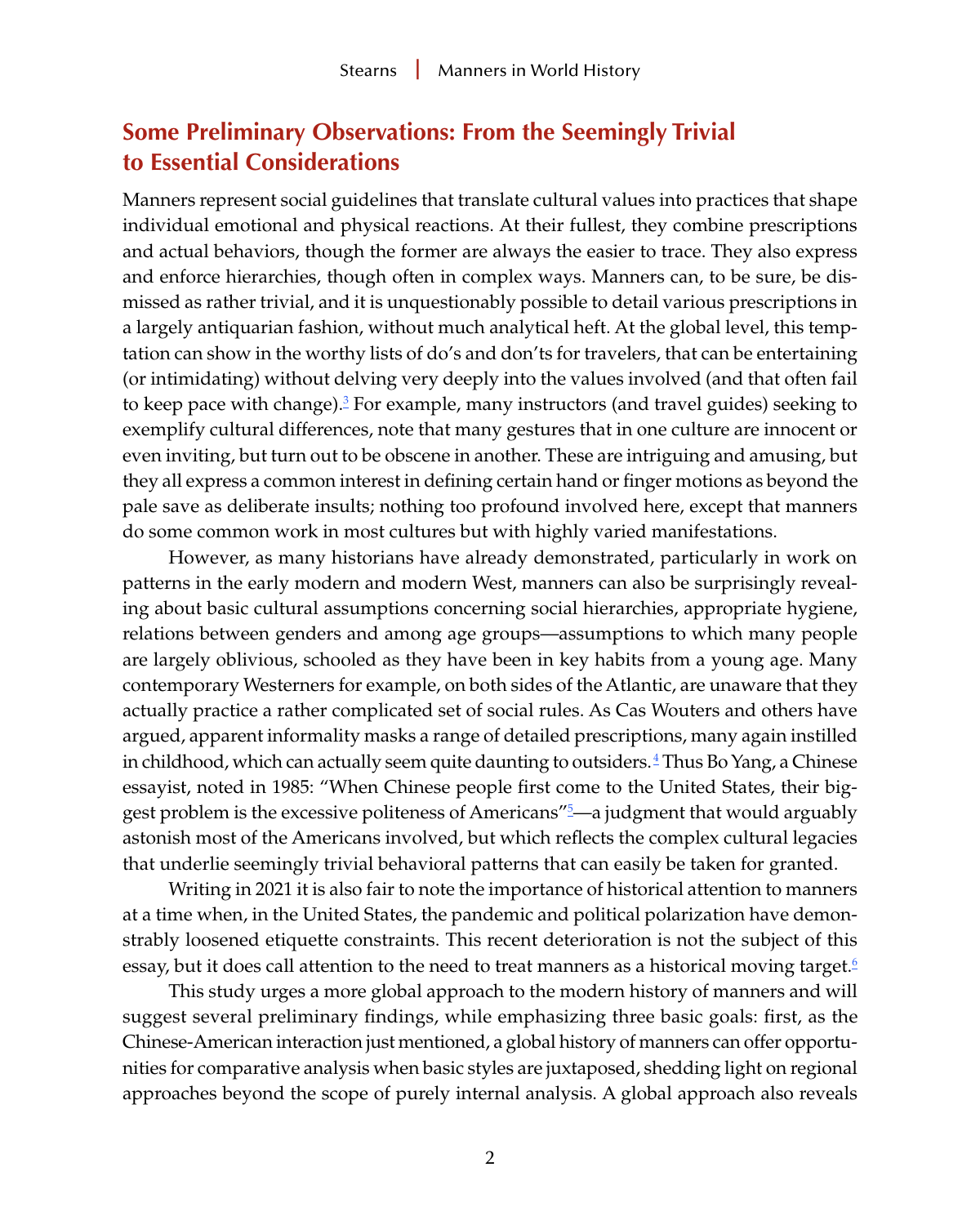<span id="page-2-0"></span>that even basics that many would regard as universal attributes of good manners—like saying thank you—are surprisingly varied and complex. Second, building out from such comparisons facilitates consideration of some of the shocks and adjustments required as interregional personal contacts began to expand, particularly from the mid-19th century onward. Here the Chinese experience again offers a suggestive example: a number of Chinese university students believe (almost certainly incorrectly), that the Chinese phrase for hello, *ni hao*, which is not in fact a traditional greeting, emanated from (insulting) words used by Westerners in the treaty ports beginning around 1842. (The claim is that Western sailors greeted passing women by shouting "kneel, whore.") The specifics here are wrong, and revealingly sensitive, but it is true that the growing use of "hello" in China does result from a two-century process of interactions with outsiders. Beyond this, and this is the most ambitious claim, a global approach suggests some of the ways in which a number of basic processes, including but not confined to increasing contacts, have been prompting some common changes in manners in many different societies, particularly from the early 20th century onward, despite the different cultural contexts.

Some scholarship on manners, while recognizing how revealing the subject is, emphasizes human universals, downplaying comparative distinctions and ignoring factors of historical process altogether. The literature deserves attention, though it is now somewhat dated, but does not reflect the real complexities of the subject. Historians may tire of urging the importance of dealing with change on sister disciplines, but there is no avoiding the challenge, and manners are an important case in point.<sup>7</sup>

One final preliminary matter needs to be addressed: acknowledging Western influence and the risk of oversimplification. This translates a familiar problem in modern world history analysis and teaching into the manners domain: the need to deal with disproportionate Western influence. Perhaps more than in some other areas, courtesy interactions over the past two centuries have been singularly one-sided. Western condescension has yielded to some willingness to compromise on others' turf in recent decades, but not yet to the extent of trying to learn much that would be applicable back home. And in the 19th century, the contrast between Western self-confidence and local adjustments was undilut-ed.<sup>[8](#page-23-0)</sup> Here, the power element in manners was, and often is, clearly displayed, as Westerners assumed superiority in etiquette, leaving others to adjust or be dismissed as less civilized; while those who did attempt some adaptation sought to distinguish themselves from their compatriots.

The issue here goes beyond the obvious fact that European, and later United States, aggressions introduced Western contacts to regions that, previously, had enjoyed greater autonomy in the manners arena. Western pride in their distinctive level of civilization most definitely included confidence in the superiority of their personal habits. Keith Thomas has described how, in the early modern centuries, many people in England became convinced that they lived in the world's most civilized society.<sup>[9](#page-23-0)</sup> This undoubtedly reflected not only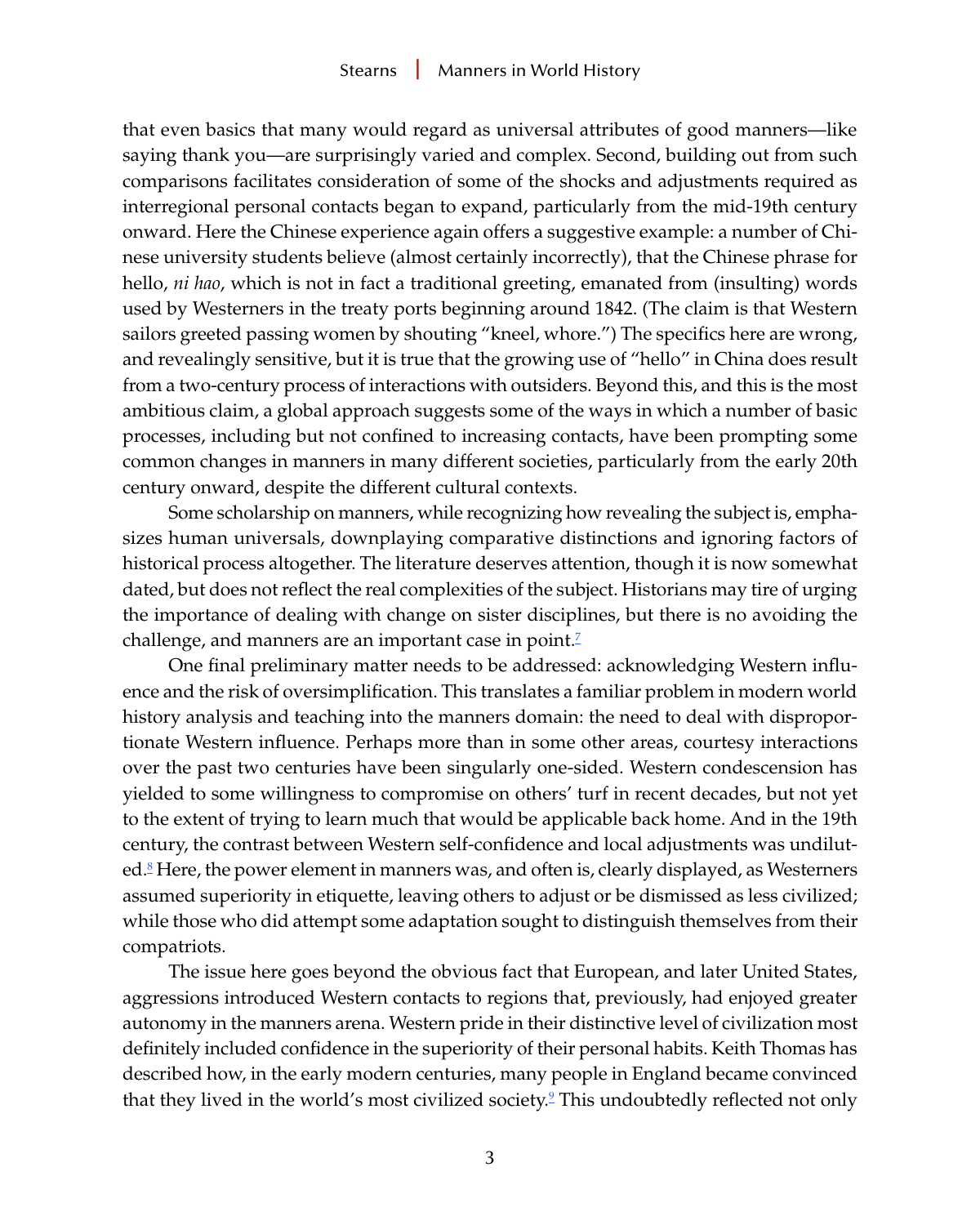<span id="page-3-0"></span>the sense of growing power in the wider world, but the process through which, within Europe, the informal rules applied to personal decorum had become more elaborate and self-conscious since the Renaissance, in the pattern sometimes described as the "civilizing process." $\frac{10}{2}$  Europeans began to reach around the world with a combination of power and smug conviction that easily spilled over into contacts involving manners.

This kind of Western influence was particularly likely to affect upper-class manners, given the fact that the "civilizing process" was itself a top-down movement, with initial etiquette books clearly targeted at "gentlemen" and ambitious rulers eager to impose new constraints on their courts. By the 20th century, however, Western patterns could have wider impact, particularly when they were associated with some common experiences with new technologies or consumer forms.<sup>11</sup> But Western models could also misfire, in some cases provoking active disdain. And, as we will see, the whole issue of the West's role in modern global manners is complicated by the fact that habits in the West itself have been changing fairly rapidly over the past century.

Moreover, a model global history of manners need not be confined to interactions with the West alone—though the factor cannot be avoided entirely. In the brief case studies that follow—meant to illustrate the kind of findings that hopefully can be expanded with wider-ranging comparative work—we will begin with examples of direct Western influence (or rejections of Western influence)—including reactions to the complex process of informalization (Section 1); but then (Section 2) expands into other areas as well—here, sections will cover parallel processes of change in the West and elsewhere associated with new technologies and new hygiene demands; and then (Section 3) will move on to more complex global changes involving challenges to hierarchy, including the impact of growing individualism and the increasing importance of interactions with strangers. Throughout, examples build on the slender stock of comparative examples, drawn primarily from work on several parts of Asia, along with what can be derived from the Western experience directly.

# **Section 1: Explicit Western Inspiration—Pro or Con**

## The Case of Russia

Not surprisingly, since it mirrors familiar developments in other domains, early modern Russia provides one of the clearest and earliest examples of efforts to translate Western patterns into domestic reform. Peter the Great was deeply impressed by Western manners and proved eager to use them as an additional means of disciplining the Russian nobility—though as in other areas there was scant concern for the habits of the Russian masses. The state of manners in Russia before Peter the Great has been debated. Foreigners, from the Middle East as well as Western Europe, referred to "a people passing rude, to vices vile inclined"—but elaborate social ceremonies existed as well.<sup>[12](#page-23-0)</sup>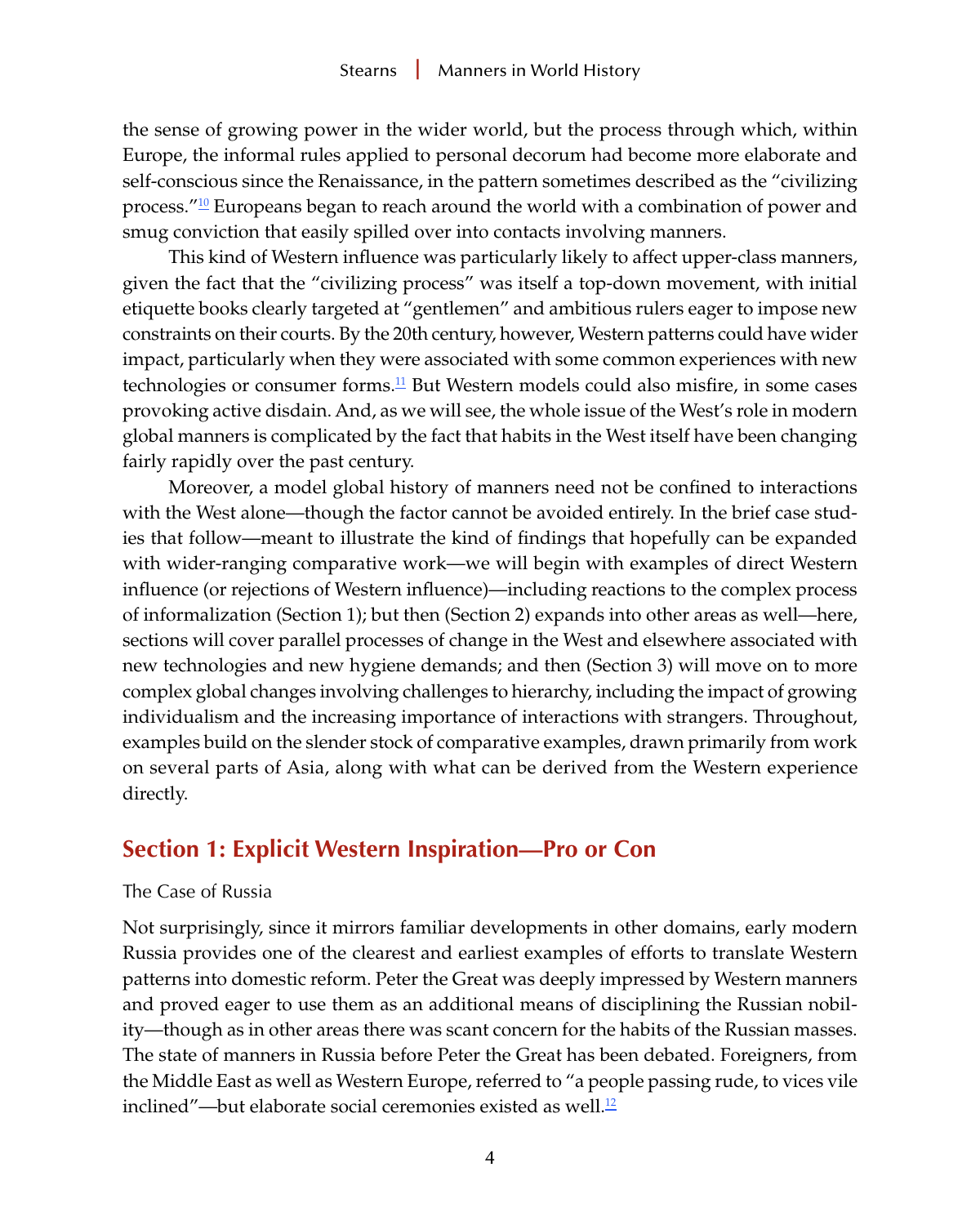<span id="page-4-0"></span>Indeed, the reformist tsar Peter directly organized the first etiquette manual ever ventured in the country, *The Honest Mirror of Youth,* aimed of course at the aristocracy. (It included strong warnings against uppity servants, along with insistence that good servants must be appropriately cared for despite the fact that they were characteristically uncouth and ignorant; the hierarchical thrust of the effort was quite explicit.) Russian manners books would maintain the strong emphasis on hierarchy, and appropriate deference, well in the 19th century.<sup>13</sup> Peter's venture included a host of conventional sentiments about respect for parents, piety and chastity, and hard work. But it also intoned against more personal practices that may have been common previously, suggesting a new interest in impulse control very much in the style of the Western civilizing process. Thus, at table, "Don't grab the dish first, don't eat like a pig." Be the last to accept a dish when offered, and take the smallest portion. Don't lick one's fingers, wipe the mouth with the hand, or scratch oneself. With regard to hygiene the manual urged that, when people are seated in a circle, only spit outside the circle and then rub it out with the foot. And it was rude to sniff and "pull in snots with the nose and then abhorrently swallow them." Nobles should blow their noses quietly, into a handkerchief; the *Mirror* condemned those who "blow their nose as if they are blowing a horn and with this act scare little children." Belching also occasioned sharp warnings—as had been true in the West from the 16th century onward, as the writings of Erasmus attest. Anger was another target. A gentleman should be in full control of emotions and body alike. Early on, in other words, adjustments in manners could be part of seeking to conciliate Westerners through emulation, though as always with Peter there was also the pleasure of telling the nobility what to do. Interestingly, the pamphlet (small enough to be carried in a pocket, in order to offer on-the-spot guidance) was republished recurrently into the late 19th century. $\frac{14}{1}$  $\frac{14}{1}$  $\frac{14}{1}$ 

Catriona Kelly traces the ongoing process of Westernizing manners from the mid-18th century through the 20th, and the importance of imitation continues to shine through. True to modern Russian history, conservative nationalist critiques of the artificiality of foreign habits did emerge at various points, and adjustments were made to other changes such as growing consumerism, but in this domain the Western influence was never shaken off until the revolutionary era, and not entirely even then. For while Soviet manners books routinely took potshots at Western bourgeois decadence, a surprising number of Western manners books, including Amy Vanderbilt, were translated and sold—well after much of their advice had become anachronistic in the West itself. It was hard to escape the notion that the West was more refined.<sup>15</sup>

## The Case of the United States

A broadly similar effort to inculcate upper-class Western manners arguably occurred in the United States in the 19th century, with the new urban upper middle class the primary target. As America's urban social hierarchy became more complex, even amid more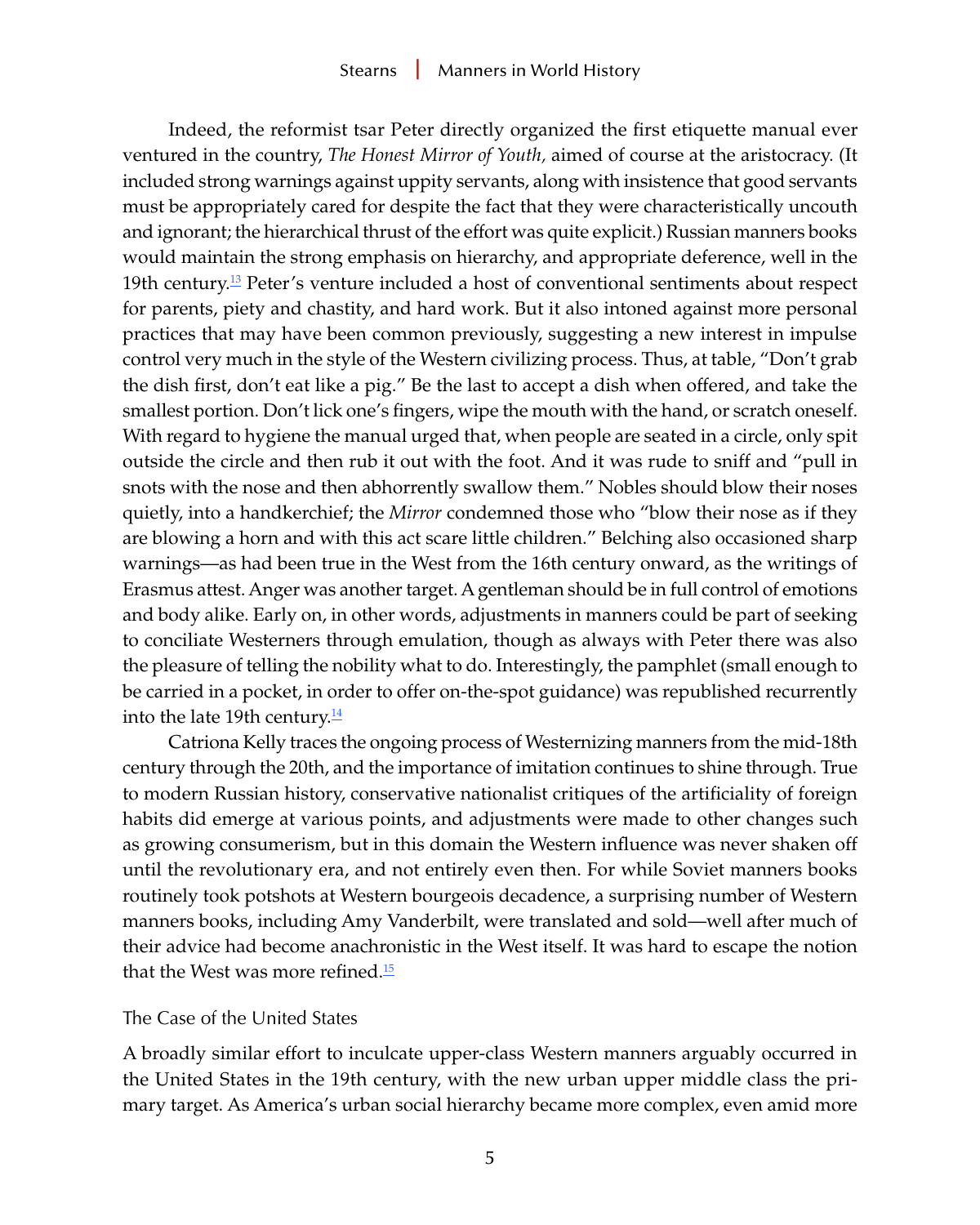<span id="page-5-0"></span>democratic politics, new manners helped the elite distinguish themselves from the hoi polloi *and* respond to the European critique of Americans as uncouth Yankee Doodles. Elaborate codes detailed appropriate table manners and styles of dress, the use of calling cards and thank-you notes, and control of one's temper.<sup>16</sup> Again, this kind of emulation reflected Western Europe's prestige, the upper-class codes developed over several centuries, and the complacent sense of superiority of those European socialites who ventured out into the wider world.

## The Case of India

In India, as social contacts between Europeans and upper- or middle-class Indians expanded after 1880, a series of manners books, mainly English-authored, sought to deploy a civilizing process model—under the heading "civility"—to ease interracial relations. The terms of course were largely British, and goals hovered between potentially equal social interactions and maintenance of European superiority. As one manual put it (by William Trego Webb, in 1896), "Indian and European gentlemen are beginning to mix more and more freely in each other's society," signaling the desirability of guidance on English manners "to which Indian gentlemen might refer in cases of uncertainty." Sites of interaction included elite social clubs, like the Madras Cosmopolitan Club, but also mixed-race railways cars and other public spaces and even events like birthday parties. $\frac{17}{16}$  $\frac{17}{16}$  $\frac{17}{16}$ 

Guidance, in the best civilizing process fashion, emphasized the importance of restraint, and while it is important to note that most of the writers acknowledged the validity of traditional Indian manners they also inveighed against a variety of objectionable habits. Thus, it was important not to be "too noisy" in theater audiences, or to engage in "loud or boisterous laughter." "Noise and clatter" should be avoided when leaving the house of a European host; polite Indians should also avoid fidgeting, and in general keep the body under control. "A calm reserve of demeanor" was a watchword. Strong emphasis was placed on the importance of learning not to stare at others—a really interesting area where the existence of the term "staring" was already revealing for users of English. (Many languages lack this term, and therefore lag in instructions not to.) All this was accompanied by information about dining rules, appropriate dress, tasteful letter writing and the like.<sup>[18](#page-24-0)</sup>

The turn-of-the-century advice literature hedged on the question of whether shared good manners would really create social parity. It was clear, of course, that the advice was aimed at a certain class of Indian, not the commoners who were often labeled with the term "vulgar" (from whom the adaptive Indians were also seeking to distinguish themselves)—but this kind of hierarchalism was common in 19th century civilizing process guidance in the West as well. Could the British accept a cosmopolitan Indian and forget he was a colonial subject? The signals were mixed. Indians were repeatedly advised not to show off knowledge of classics of English literature: was this another area of restraint or a reminder that they could not be Western? Too much friendliness should be avoided. Thus,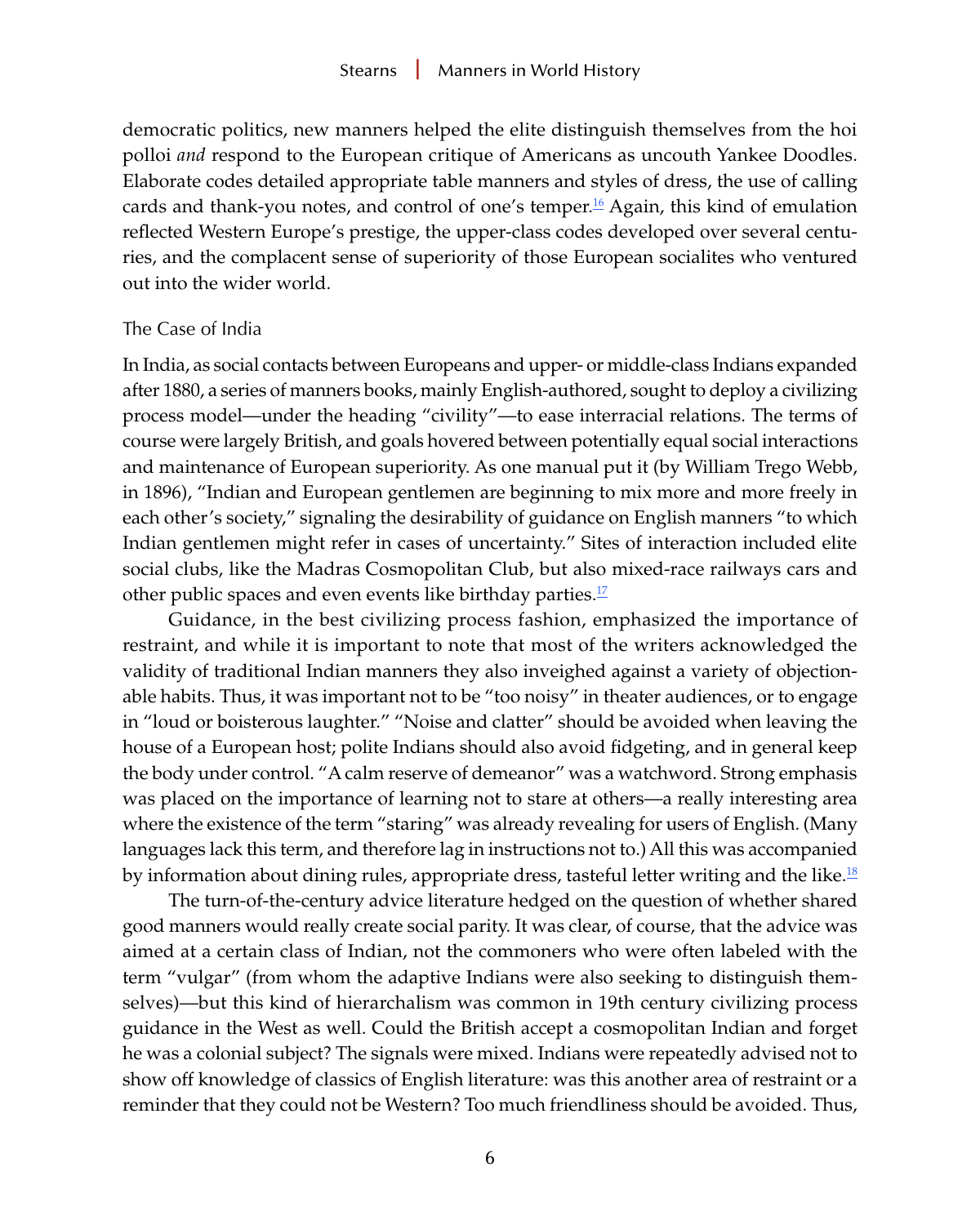<span id="page-6-0"></span>the Indian at a party, seeing a Western acquaintance across the room, should not rush over to shake hands, but should try to catch his eye and bow or offer *namaste.* But it was also acknowledged that, in their zeal to be Western, some Indians must be forgiven for going a bit too far: thus, while in Britain it was inappropriate for a man to shake hands with a lady unbidden, in India British ladies had learned to accept this initiative from a Westernizing Indian who was doing his best to behave properly.<sup>19</sup>

These are revealing passages, though they do not fully indicate Indian response, nor do they move into the period when political independence combined with increasing globalization. By all accounts, issues like appropriate handshaking remain unresolved, with many Indians traditionally reluctant for this kind of physical contact, preferring other acknowledgements, but with a Westernized segment completely comfortable, even extending the gesture to Indian women. Which means that it may still be difficult to know the rules. Interpreting the impact and social extent of a Westernizing civilizing process in manners is always an interesting challenge, but it gains additional complexity when applied across cultural lines.<sup>20</sup>

## The Case of Japan

Finally, the Japanese encounter with Western manners in the 19th/early 20th centuries warrants juxtaposition with the Indian case. What we know to this point suggests some interesting differences, some of which, not surprisingly, illustrate themes already familiar in comparative history. Manners guides had begun to thrive in Japan in the Tokugawa period, reflecting rising literacy levels. And Westerners had already professed considerable awareness of the elaborate structure of Japanese manners before the more extensive interaction: echoes of this admiration continued in the 1850s, with comments about the "real politeness of the people." There was also a tension not present in India, when Westerners worried that the Japanese were mocking foreigners, faking adaptations in ways "calculated to humiliate and degrade" their new visitors (as one British diplomat put it). And while Japanese leaders had real motivation to copy some Western manners, to show their level of cultivation as they sought to gain greater autonomy, there was arguably less basis for adaptation than what developed in the colonial setting for India's middle class.<sup>[21](#page-24-0)</sup>

Yet important similarities existed as well. By the later 19th century, Westerners operating in Japan were expressing the same confidence in the superiority of their manners as prevailed in India. An English woman thus noted with relief when she was served "our kind" of tea in "real cups with handles." Criticisms of the stiffness, insincerity and lack of individual flexibility in Japanese manners continued from the late 19th century past the mid-20th– as in a Fodor's guide reference, in the 1970s, to Japanese concern for rigid manners as "pathological". A host of misinterpretations of Japanese rituals continued to inform characterizations of this sort (including unawareness that the Japanese were quite capable of making fun of manners extremes on their own). $\frac{22}{5}$  $\frac{22}{5}$  $\frac{22}{5}$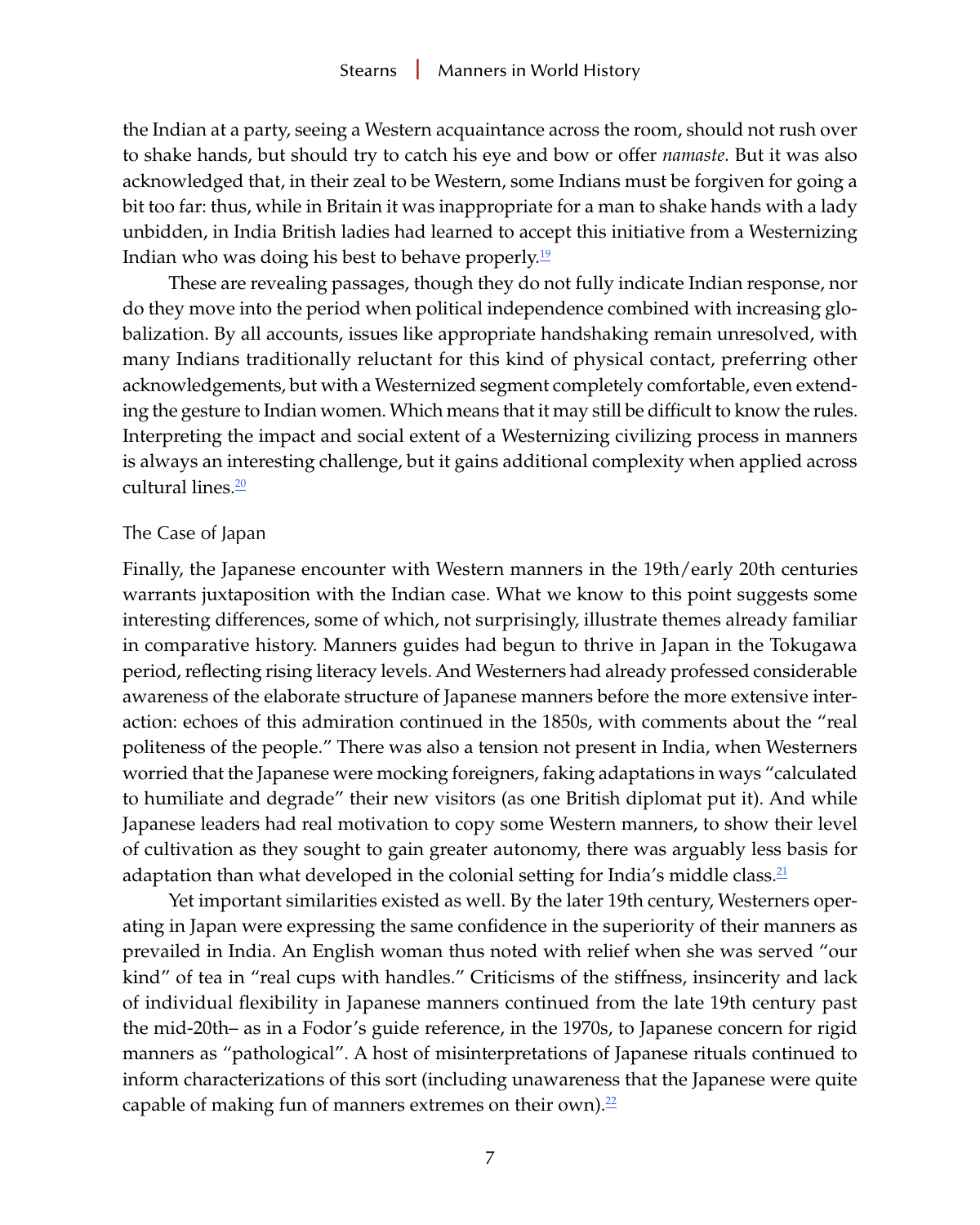<span id="page-7-0"></span>In this context many Japanese showed real interest not just in sufficient imitation to appease influential Westerners, but in really looking for opportunities for improvement. And some adaptations were absolutely essential to accommodate other changes: for example, growing use of chairs required some adjustments in traditional ritual expressions. But there were limitations as well. During the 1880s many wealthy Japanese made real efforts to please Western visitors by holding dinner parties, and by attending those offered in turn. But the effort ultimately foundered on gender differences. Westerners insisted that wives and even daughters be included in the guest list—and they were deeply uncomfortable when geishas were present. But after some experimentation, most Japanese pulled back. They had no desire to include their wives; they worried that having daughters present (which they understood was a matchmaking ploy) might undermine customary marriage arrangements; and they missed the company of the geishas. $23$ 

This was not, of course, the end of the story. By the 1980s, given Japan's economic success, criticisms of Japanese manners—in guidance ventures for Western visitors—yielded to recommendations of ad hoc adaptation. Limitations persisted. As Bardsley and Miller contend, no one was urging that Japanese manners be imported to Western contexts: the goal was enough adjustment to appease the natives on their own turf. In contrast, Japanese continued to express an interest in exploring selected Western manners for potential national improvements. And while they had traditional words for manners, they also, revealingly, began to use terms like "gentoruman" (gentleman), "echiketto" and "mana" (manners).<sup>24</sup>

Indeed, one study suggests that by the later 20th century many middle-class Japanese, particularly in the younger generation, became fairly comfortable operating with largely Western manners when the setting required it (though there was some sense that women were more adept at this than men, partly because of greater English language facility). Adaptations ranged from shared clothing styles to adoption of Western habits like thank-you notes; older Japanese also expressed concern that the younger generation was losing their grasp of appropriate linguistic distinctions and honorifics. Yet contrasts persisted—including a far more avid consumption of manners literature than was true in the contemporary West, with the literature itself more wide-ranging. Most Japanese also continued to find comfort in some habits they knew Westerners disapproved of, at least when they were on their own turf: loudly slurping noodles was one humble but telling example. And when Japanese men were "off duty," they felt far freer than their Western counterparts to do as they pleased; in contrast, Westerners seemed more consistently on their guard, implicitly aware that manners applied not only to business setting but to interactions at sports events, in gyms, at weddings. A contrast persisted. $\frac{25}{5}$ 

## Reactions to Western Informalization: A More Diffuse Comparative Challenge

Examples so far have emphasized manners contacts that began before or during the 19th century, when fashionable groups in the West were still promoting the manners associated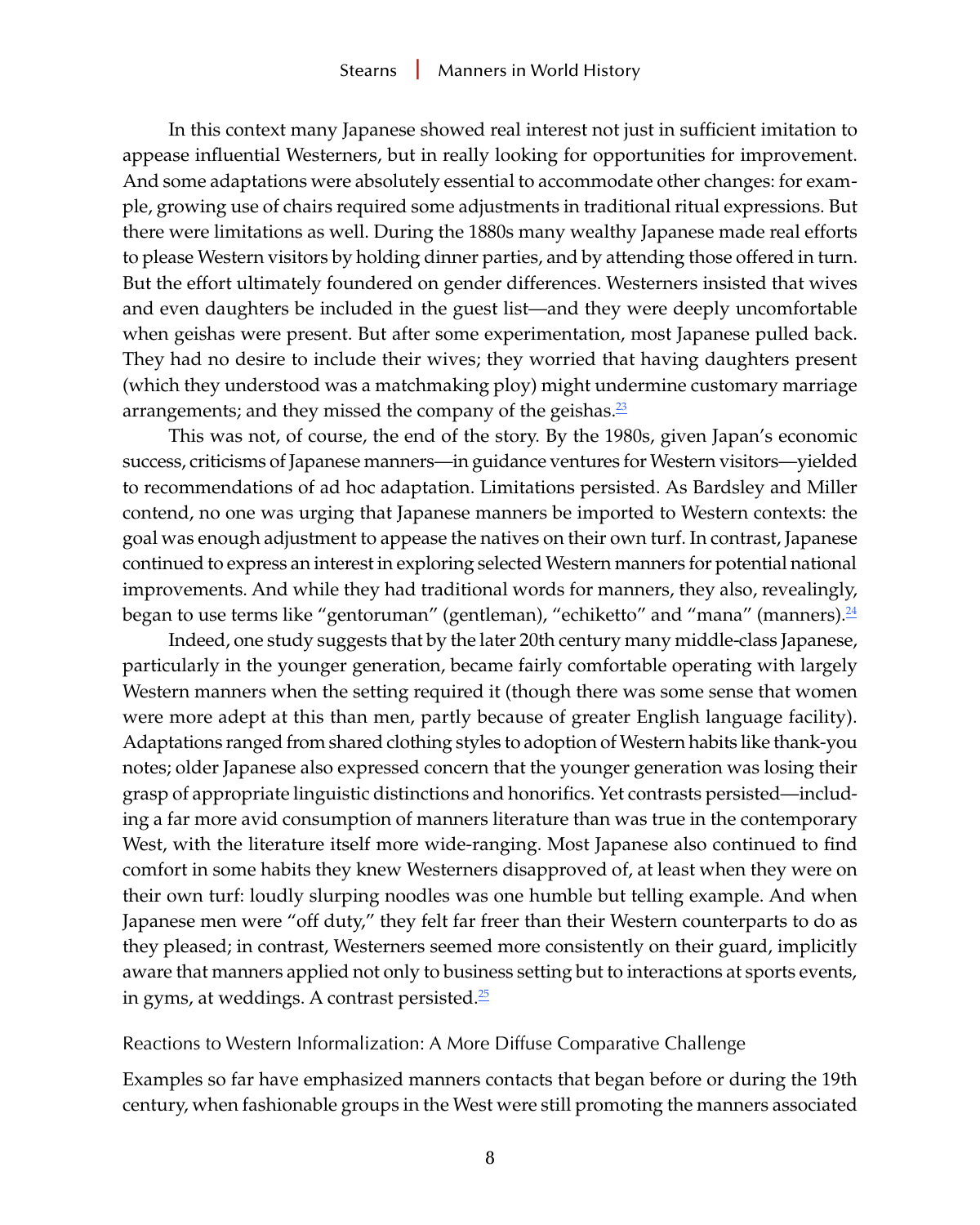<span id="page-8-0"></span>broadly with the civilizing process. But patterns were complicated in the 20th and 21st centuries by the more diffuse phenomenon of "informalization", when Western behaviors began to give off somewhat different, and arguably more confusing signals.

Studies of growing informality in Western manners constitute one of the most intriguing areas of recent research, guided by a number of Dutch sociologists headed by Cas Wouters. The argument is important. Beginning early in the 20th century, the civilizing process in the West took a new turn. Instead of continuing to emphasize greater formality, for example in dining etiquette, good manners increasingly relaxed, at least on the surface. Styles of dress, eating habits, male-female interactions, even proper posture or funeral behavior all introduced greater informality, complicating the traditional role of manners in enforcing social hierarchies. Etiquette books themselves declined—witness contemporary American students who have never heard of the genre or business schools that discover they must train undergraduates in formal dining manners. Mass consumerism and the rise of white collar labor were at least two of the sources of change.<sup>[26](#page-24-0)</sup>

Western informalization quickly raised challenges for manners in a global context. The U.S. State Department continues to note the complexities directly in its *Protocol for the Modern Diplomat* (2013): "In the relaxed atmosphere of American society, many of the rules of social behavior that were routine a generation ago are today largely ignored, if not unknown. American casualness is often interpreted as rudeness in other societies. What does it say if the representatives of the world's most powerful nation are indifferent to the appropriate respect owed to representatives of other governments? . . . This can be taken as a personal or national insult." $\frac{27}{2}$ 

Analysis of the impact of informalization goes well beyond the challenges to modern diplomats, however, though the category itself is interesting.<sup>28</sup> A bit of spade work is already available. On the one hand, the globalization of consumer habits such as fast-food dining obviously exports a fair degree of informality, as do global changes in styles of dress. But the Dutch group has also generated examples of resistance and disdain—though the studies invite expansion. They note for example the experience of immigrants to the Netherlands, particularly from Islamic societies like Turkey and Morocco, who find informal Dutch habits a sign of unacceptable laxity and "moral decay"—at least for a crucial generation or two. $29$ 

An even more ambitious exploration—though again a brief one—claims that advocates of ISIS-type jihadism have been partly inspired by their revulsion at Western informality, which they actively cite as evidence that the West has become "rotten to the core". Predictably, evidence centers on the increasingly informal approaches to gender relations and homosexuality. But there are interesting reactions as well on the part of pioneering radical Muslims like the Egyptian Sayyid Qutb, who as early as 1948 wrote of his disgust at seeing the informal behavior of Westerners at a funeral, which he found profoundly disrespectful to the dead. In this view, more relaxed manners signaled a growing decline in Western ability to restrain primitive human impulses—a decline that must be resisted with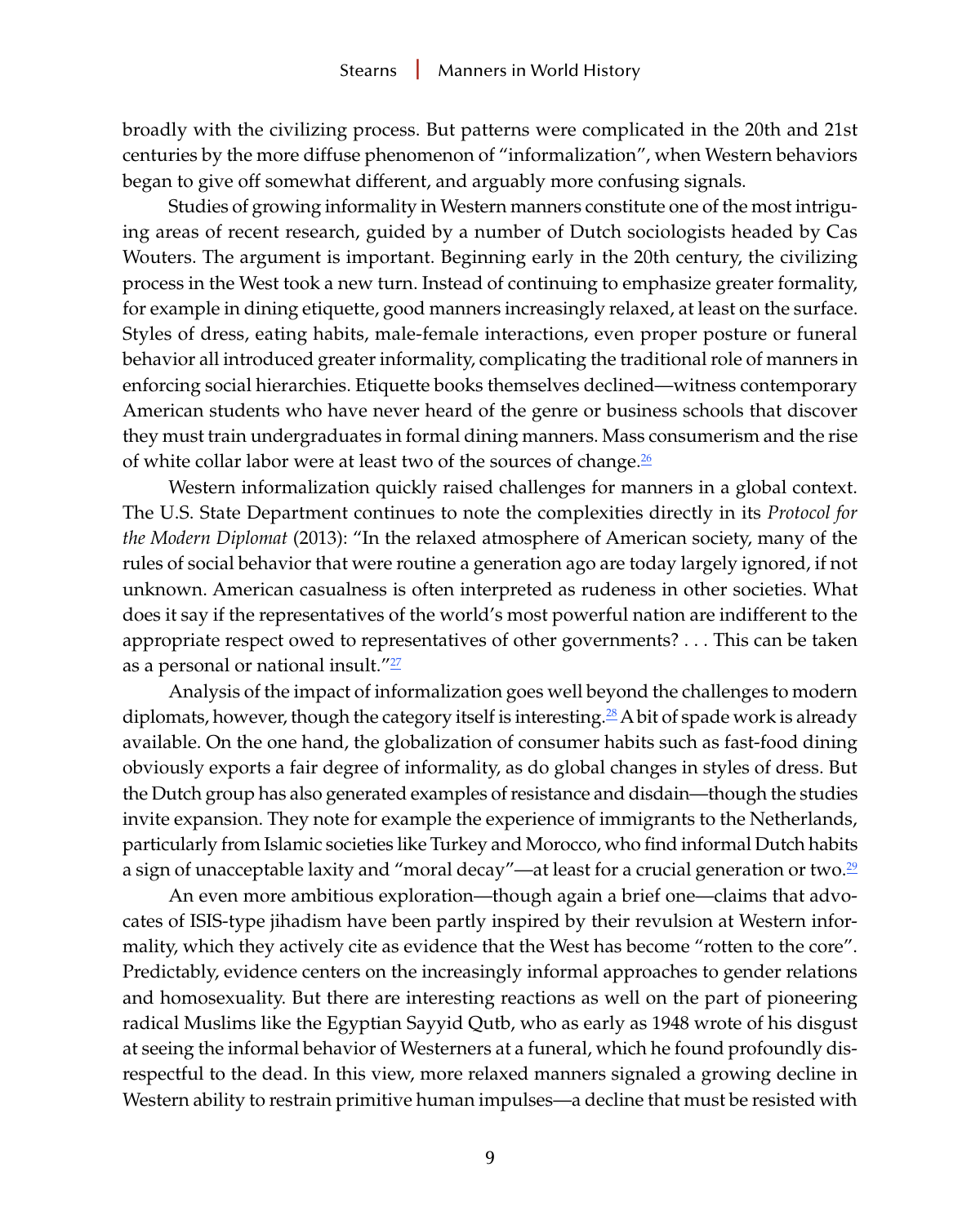<span id="page-9-0"></span>violence if necessary. In this argument, it is the pressure to adopt "Western informalized behavioral standards" that explains the alienation of many terrorists, particularly among certain immigrants or international students.<sup>[30](#page-25-0)</sup>

This specific claim aside, the global impact of Western informalization is complicated by the fact that the process does not in fact involve a jettisoning of restraint—appearances to the contrary. Informalization within the West has been accompanied by more rigorous standards in some domains, for example in personal hygiene but also punctuality or certain crowd behaviors—points to which we will return. More generally the decline of the most formal etiquette places a premium on knowing more subtle rules—to take an easy example, the meaning of "business casual" attire—which can be arguably more difficult to grasp than earlier rigidities. Westerners are not as mannerless as they, and others, sometimes imagine, and this complexity shows up in global comparisons as well. But there is a considerable comparative domain here open for further analysis.

## **Section 2: Parallel Changes**

At one level, episodes discussed in this section are just additional examples of societies adjusting to Western standards—and this is undoubtedly what many Westerners have believed when they encountered deviance from their own patterns from the late 19th century onward. Arguably, however, the more interesting point is that the Western manners involved are themselves very new, that the West and other societies like modern China have in fact been engaged in a shared process of reactions to new conditions.

For a modern history of manners within a global framework involves several major instances in which changes were prompted by new developments in consumer technologies, medical science or even childrearing expertise. The results first registered in the West, but quickly spread to other societies—partly because of Western influence but partly because of the dynamics of the new commercial, public health or family patterns themselves. The result was something of a global version of the civilizing process, complicated by some role for Western critiques.

## Manners and Modern Consumerism

From the late 19th century onward, several patterns emerged where new behaviors or technologies pioneered in the West were quickly imported into other societies—particularly from the early 20th century onward. Here, tentative changes in Western behaviors were quickly noted elsewhere, resulting in similar, and in some cases almost simultaneous, transformations that reflected both imitation and shared social needs. It is not easy to sort out the relative importance of external influence as opposed to intrinsic pressures for change. Claude Fischer for example charts how, after several decades' lag, use of the telephone, and behaviors on the phone, began to be incorporated in statements of manners; for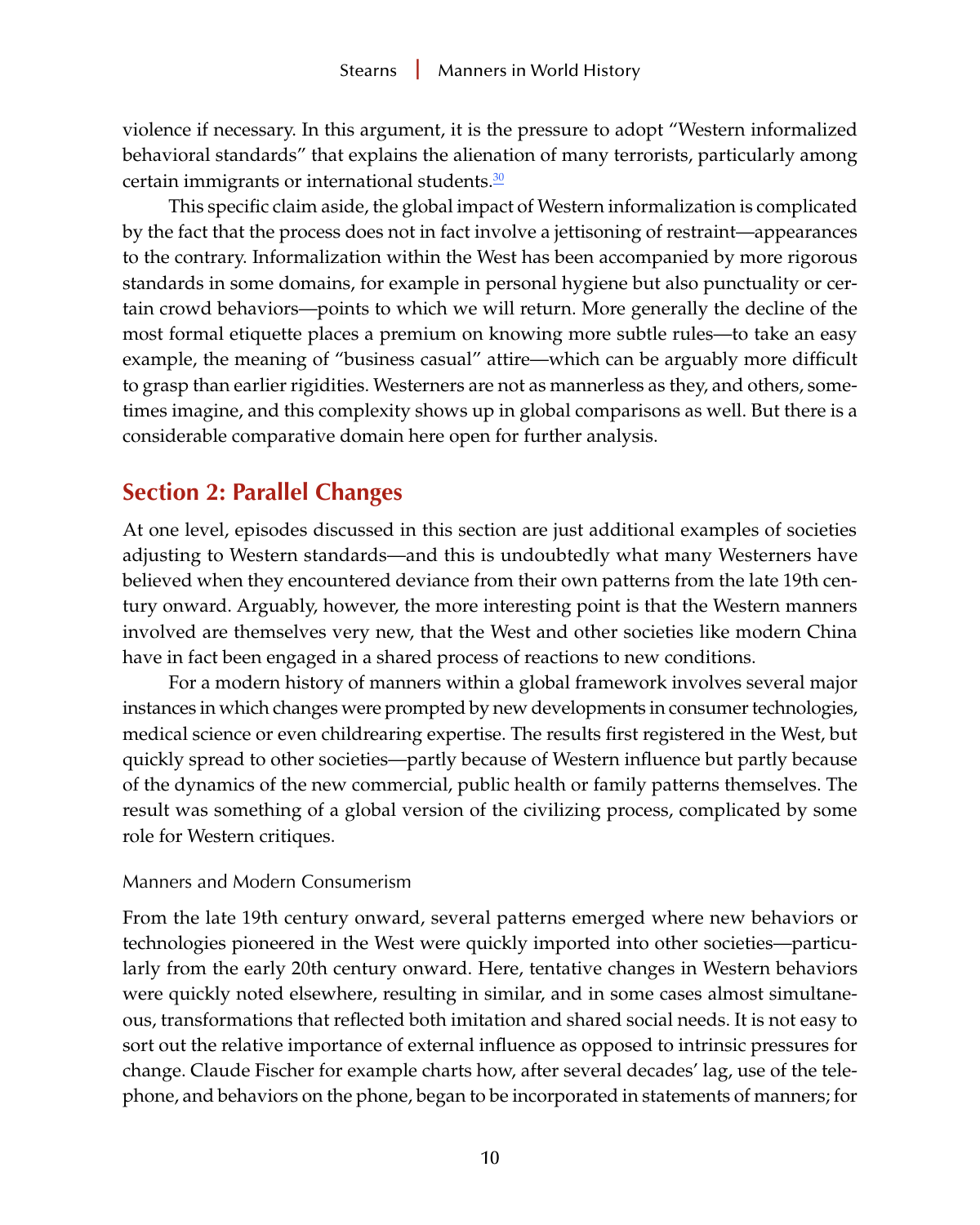<span id="page-10-0"></span>example, it was the telephone operator practice of using the word "hello"—a surprisingly young word; good day was the more traditional greeting—that began to popularize this courtesy word more generally. Opportunities for comparison with developments elsewhere deserve exploration—including, more recently, how cell phones are handled. For quite a while, apparently, good manners in the Soviet Union urged that the originator of a phone call identify himself by saying "the person who is intruding on you is . . . ," a fascinating reaction to technical innovation.<sup>[31](#page-25-0)</sup>

Studies of the emergence of manners while driving would be another comparative opportunity. The advent of train travel also required decisions about manners. Interestingly, women in a number of societies—even ones, like Japan, that put great stock into a public/private distinction in preparing one's appearance—decided that train cars are not really public spaces, feeling fairly free to apply makeup and other normally more private activities. Here again, similar manners decisions were made in several societies in response to new technologies. $32$ 

Interactions between the growing modern commitment to clocks and watches and the development of new manners concerning punctuality form yet another opportunity to trace the combined impact of Western standards—themselves often quite new—and regional etiquette. In this case of course we know that while modern time consciousness has widely affected global manners—including explicit invocations of occasions when rigorous "English time" applies, as in Brazil, regional variations remain considerable. [33](#page-25-0)

Audience behavior in movies offers a striking example that can be explored in somewhat greater detail. Richard Butsch has charted the complex transformation of American movie goers from the turn of the 20th century into the 1930s. $34$  In the early movie showings, habits from popular theater were readily, and quite understandably, translated into the new settings: this involved lots of chatter and shouted comments. Movies may in fact have intensified crowd reactions by the vivid visual portrayals of moving trains and other dramatic experiences, which could prompt shrieks of fear or delight, particularly when the movies themselves were silent. But middle-class movie goers, seeking greater decorum, and probably the more impersonal settings of the movies themselves, quickly initiated a new kind of discipline; so perhaps did the darkened theater itself. By the second decade of the 20th century audiences in the more fashionable movie houses were learning to watch films in silence, with theater managers and audiences themselves enforcing the standard decorum (as they still do). This was a really interesting example of a new etiquette, even in a nation that in other respects seemed to value increasing informality. The process took time: into the 1930s working-class movie houses remained raucous; but then middle-class example and management pressures amid the difficulties of the Depression, plus the advent of sound, completed the process. Ultimately of course, teaching kids to watch movies in silence became a minor but definite duty of proper contemporary American parenting.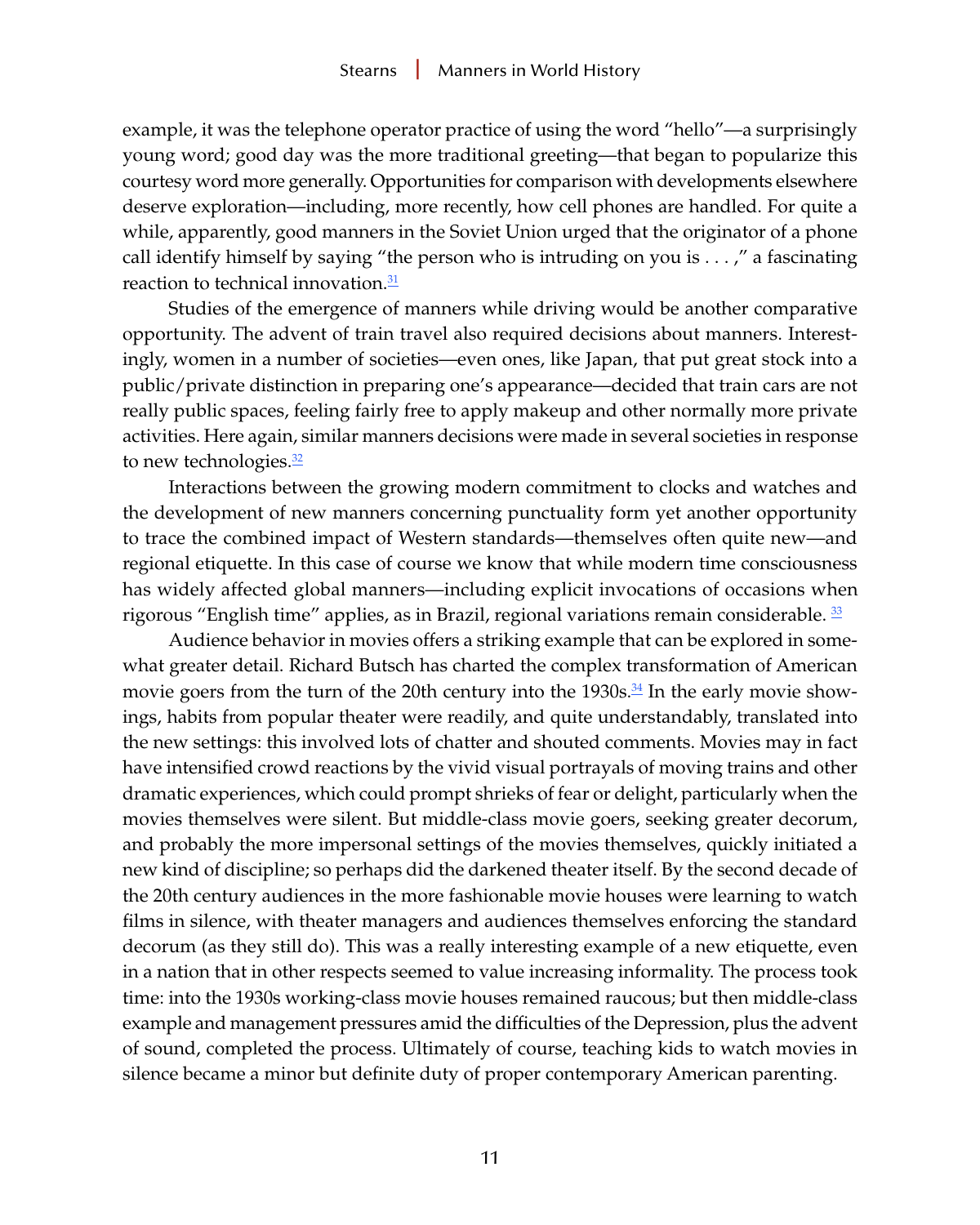<span id="page-11-0"></span>The same transformation was quickly urged in other societies—usually against a similar traditional backdrop of boisterous audiences. We have seen that, even before movies, European manners agents were urging more sedate behaviors on Indian theater audiences. $35$ China in the 1920s offers a particularly direct example. Here was another case in which theater behavior previously had been loosely regulated at best, with many opportunities to let off steam. Indeed, when movies were first imported, after about 1912, Chinese audiences (like their American counterparts slightly earlier), continued to jeer and shout as the films rolled out. People wandered in and out, vendors came in to sell food and other items—just as in popular theater from time immemorial. But then, first in Shanghai, new movie houses were designed, allowing fuller blackouts which inhibited vendor activity; more attention was also paid to hygienic bathrooms, another interesting link with modern manners. In these settings, management began to insist on greater decorum: silence, no eating or smoking, even removal of hats as a new sign of public courtesy. And then as the United States the introduction of talkies, by the later 1920s, prompted further efforts to maintain audience silence, including heightened attempts to ban clapping. Other new rules were attached in what became a modern manners package: ladies should be allowed to enter and exit first; people should wait their turn to exit; if a couple was picked up by a car, the woman should get in the car before the man, and so on. Up-to-date movie houses actually printed suggestions of this sort. Theater managers, playing on the more general theme in the new republic of promoting reform and responsible citizenship, began to claim their mission to "promote modernity, improve public morality, and cultivate civility." Part of the mission was justified by foreign example (drawn of course from middle-class standards, not ongoing workingclass behaviors in the West): the modern civilities were "widely practiced in the West," and Chinese audiences must not shock foreign observers lest it result in "serious damage to China's international image." But there was a domestic mission as well—not totally unlike the one developing simultaneously in the West, of generating a more "disciplined life" as part of successful modernity. And while actual change was gradual—second-run movie houses were still reporting raucous behavior in 1939—it did take increasing hold, and the standards would be actively maintained by the communist regime after 1949.<sup>36</sup>

Here, clearly, was a case where foreign influence, cited selectively. quickly combined with the internal dynamic of the movies themselves and with nationalist efforts at popular reform to produce an intriguing restructuring of popular manners. The result was less an example of Western pressure than a shared effort, in China and in the West, to impose new disciplinary manners on the masses by elements eager to reform their societies in a variety of ways through additional forms of social control.

Global Hygiene and Etiquette: The History of Spitting

Links between manners and hygiene are an important facet in any historical period. One of the most deep-rooted customs in many societies—the etiquette limitations on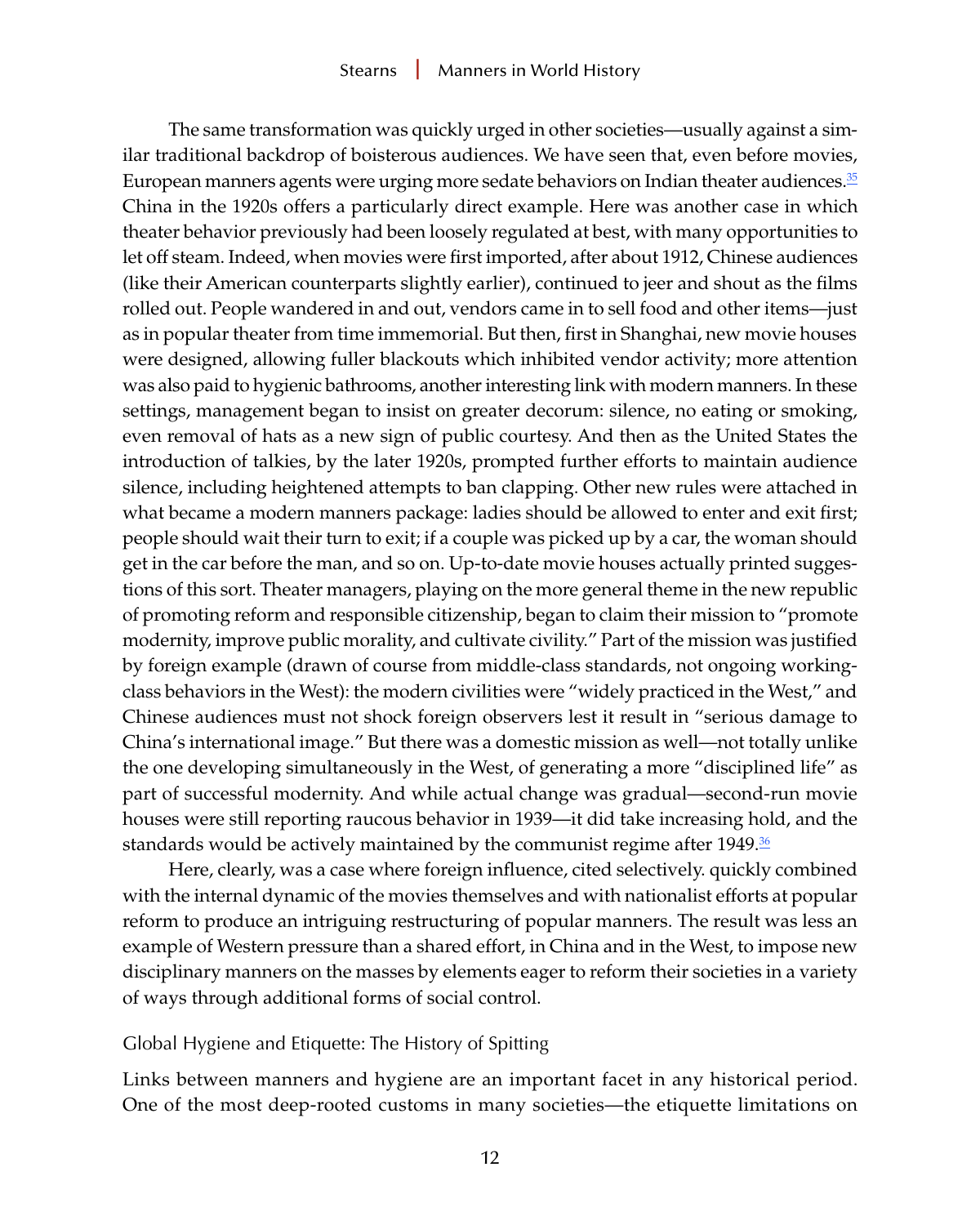<span id="page-12-0"></span>left-handedness, had their basis in hygiene concerns. The Western civilizing process, and also the equivalent that Peter the Great launched in Russia, included courtesy standards on bodily emissions that had clear hygienic implications by the standards of the time.

Obviously, more recent patterns, including new medical knowledge, had implications for manners as well, where innovations initially introduced in the West combined with shared public health concerns to influence changes in other societies. Emphasis on hygiene loomed large in the Soviet manners books of the interwar period—in ways quite similar to patterns in the West in the same period, reflecting shared concerns in urbanizing societies. Many of the same Chinese authorities concerned about improving crowd behavior in movies also had deep interest in changes in hygiene habits. Indeed, hygiene issues were picked up by Chinese reformers early in the process of encountering Western habits—before the end of the 19th century.

But shared hygiene concerns, and cross-regional influence, could yield complicated patterns in actuality. The modern evolution of spitting is a case in point. As with audience behaviors at the movies, domestic sources of change combined with foreign example, but in this case acceptance of new manners proved stubbornly slow.

One of the more familiar invocations of manners disputes in world history involves an early salivary side effect of growing contacts between Westerners and East Asians—as in French Indochina by the later 19th century. Mutual observation quickly led to equally mutual expressions of disdain: French (or other Western) observers deplored the local habit of spitting or blowing phlegm on the ground; and the sentiment was equally vigorously returned by locals who thought the practice of pulling out a piece of white cloth, sneezing into it, and then replacing it in a pocket was absolutely disgusting  $\frac{37}{2}$  $\frac{37}{2}$  $\frac{37}{2}$ 

But the broader history of manners and spitting is somewhat more complicated, for Westerners were still spitting abundantly and publicly into the later 19th century—indeed, spittoons still bedecked some public buildings in regions like the American Midwest until about 50 years ago. The most facile contrast between Western and Asian spitting patterns would be off the mark.

It is true, however, that hygiene advances in the later 19th century, headed by the germ theory, ultimately promoted a new standard of public, and usually private, etiquette In which spitting was vigorously reproved. Western societies arguably had some advantage in response, since the civilizing process had already sought to guide spitting habits. In fact, however, public spitting remained fairly common in Western Europe, and despite claims to the contrary upper- as well as lower-class men were involved. And in the United States, fueled in part by chewing tobacco, spitting was rampant, as European visitors like Charles Dickens noted with disgust.

But the 1882 discovery of the sources of tuberculosis began to change the game, leading to an interesting combination of policy moves and wider efforts to adjust public manners. France passed a law against public spitting in 1886—though public reminders continued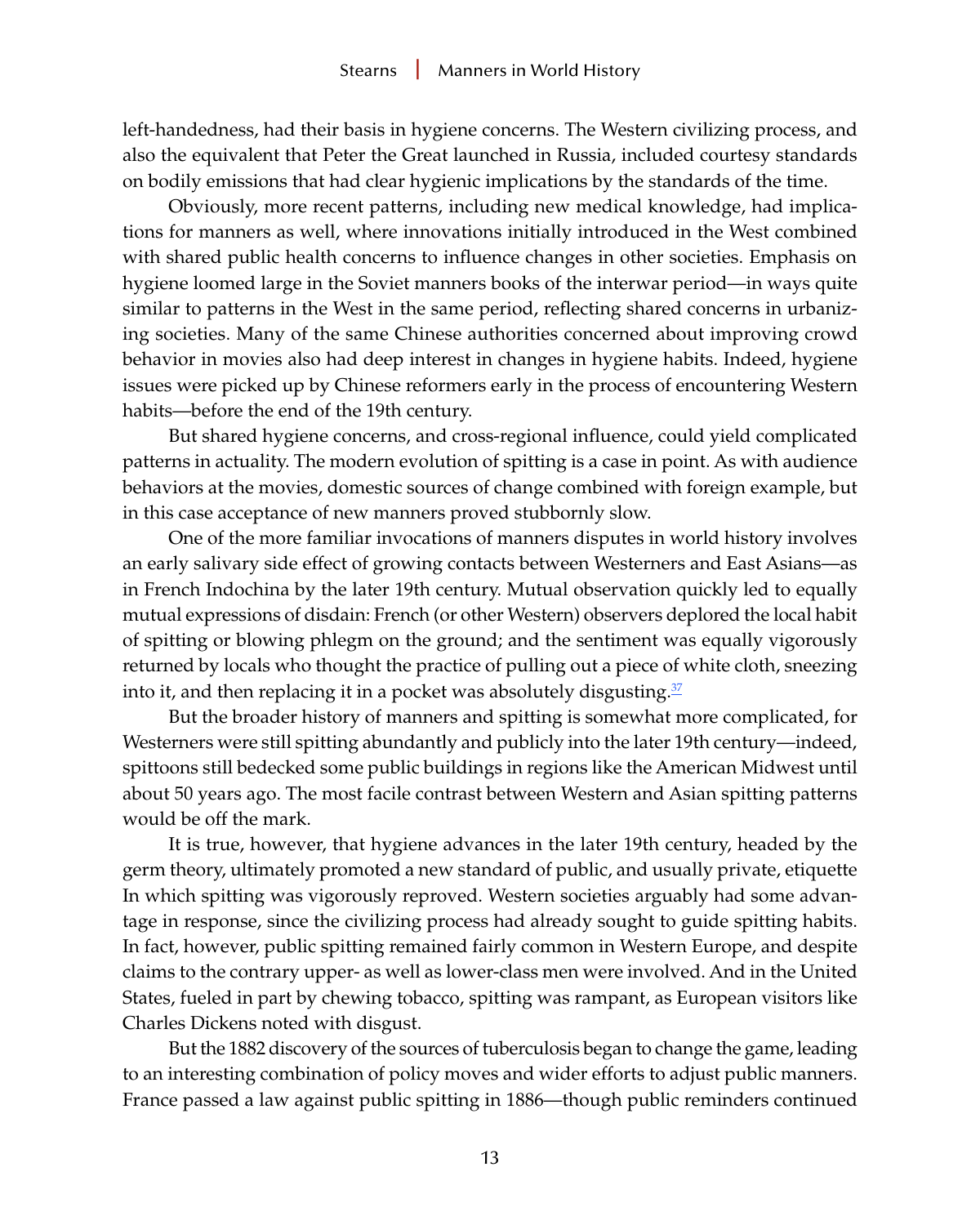<span id="page-13-0"></span>to be necessary past the 1950s, as in ubiquitous signs in the Paris subways. New York City initiated American policy action in 1896, followed by a number of other cities (though revealingly—given the state's idiosyncratic behavior during the 2020s pandemic—a public health commissioner in Florida declared that a true Floridian would never surrender this liberty). A real shift in manners developed only gradually—very few arrests or fines were actually implemented. But a variety of women's groups joined the effort, eager to attack yet another "disgusting habit" of men, and new manners began to be built into childrearing advice with the result that, by the second half of the 20th century, parents no longer had to be reminded to inculcate the new etiquette. Indeed, American manners seem to have adjusted a bit more quickly than their French counterparts. Only baseball players, intriguingly, widely persisted in the more traditional behavior. $38$ 

The impact of this Western change on other societies was mixed at best, though Japan fell in line rather quickly. Elsewhere, spitting was not only customary, but widely believed to have positive health benefits in ridding the body of impurities. This was a deeply rooted personal behavior that proved harder to adjust than crowd behaviors in the new movie houses.

Efforts started early, fueled by increasingly open disgust by Western visitors at the spitting habits they encountered in China, India and elsewhere. As early as 1924 Sun Yatsen sounded a striking appeal for a Chinese version of the civilizing process, attacking "spitting, farting" and other aspects of personal hygiene as areas in which "all Chinese people are unrestrained." "So even though we have great knowledge in self-cultivation, managing our families, ruling our country, and establishing peace under heaven, when foreigners see these they think us very barbaric." Here, hygiene clearly combined with a desire to appear less crude in foreign eyes—a powerful combination.<sup>[39](#page-25-0)</sup>

But appeals of this sort had little impact, until China opened more fully to the world after 1978 and began to depend more, however reluctantly, on visitors' opinions. Add to this the arrival of new contagious diseases like SARS, and the result was a new public approach. Chinese cities began to ban public spitting early in the 21st century, and the national government joined in as part of preparing for the 2008 Olympic games. Increased foreign tourism by the Chinese themselves added a further factor, for Chinese tourists were often resented as boorish—and while obviously this was a common kind of local complaint against foreigners, the Chinese habits of public spitting added an unusual specific. Globalization, in other words, was finally forcing a manners change. Even with this, adjustments were slow, as disgusted foreigners often noted, but by the second decade of the 21st century younger Chinese had largely internalized the new etiquette—a shift that some sympathetic scholars had once regarded as impossible.

The kind of analysis relevant to manners changes associated with telephones, or movies, or hygiene—combining the recognition of Western influence and example with more widely shared causation—can of course be applied to other modern shifts in manners.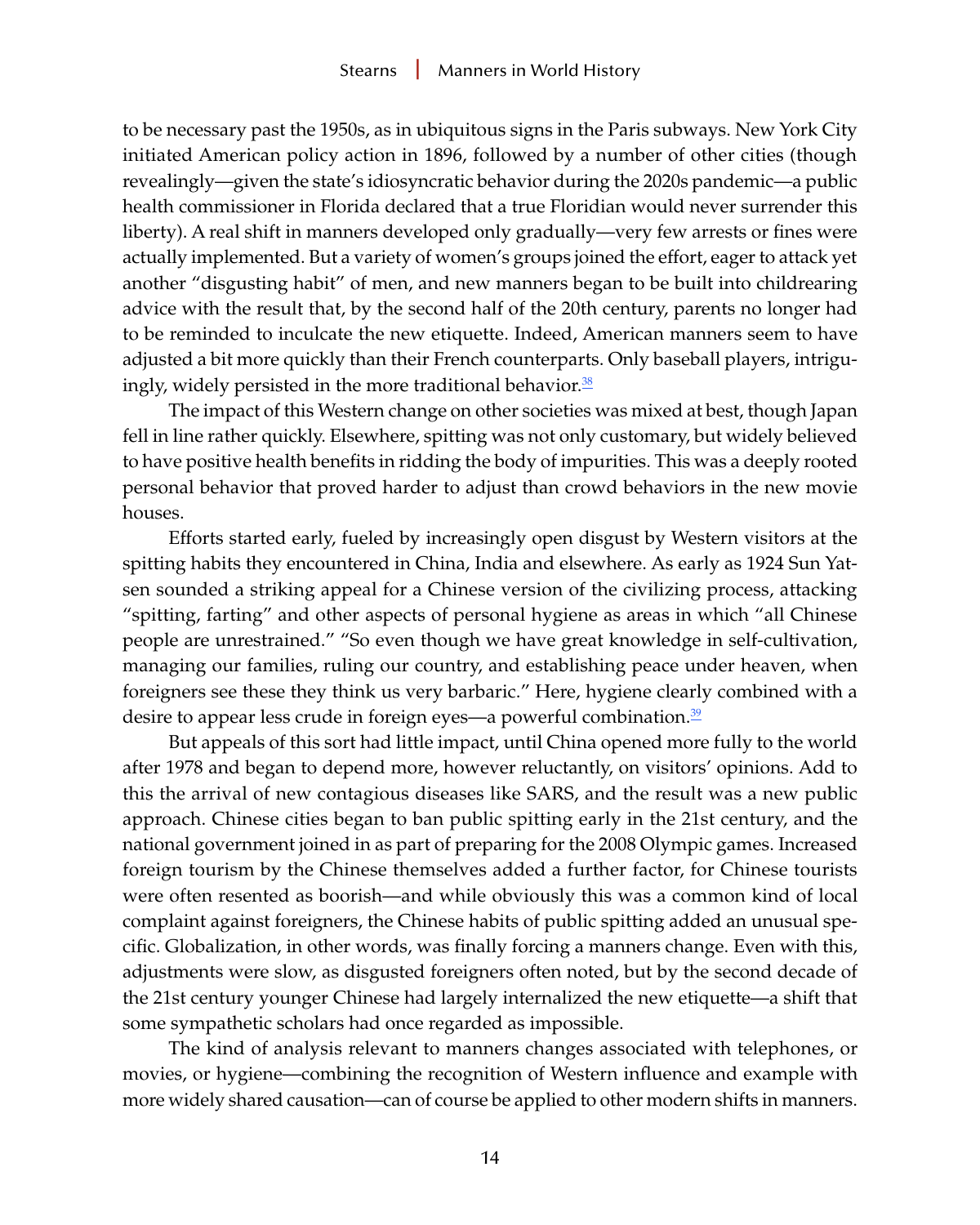<span id="page-14-0"></span>Left handedness might be an interesting case in point. Global manners guides continue to issue dire warnings about the discourtesy of deploying the left hand, most obviously in eating, in regions like the Middle East or India. But in fact, many urbanites in these areas have already changed their approach, even tolerating left handedness in their own children, only a few decades after a comparable shift occurred in the West. Western influence is involved, but so is shared access to modern psychological findings about the burdens of forced conversions; the impact of modern sanitary facilities in reducing one traditional discriminating factor; and in some places at least—Japan is an example—a realization that left handedness can be positively useful in some contemporary sports. Again, regional change is uneven—China in this case seems particularly to hold back—but Western example is only one of several factors leading to adjustments in this old etiquette standard. Widelyshared if gradual changes in some venerable traditions in manners are a non-trivial facet of modern globalization, and the factors go beyond the role of the West. $\frac{40}{5}$  $\frac{40}{5}$  $\frac{40}{5}$ 

# **Section 3: Hierarchies and "Informal" Rules**

One of the basic global changes in manners over the past 250 years has been the progressive reduction—though hardly elimination—of manners classically aimed at enforcing traditional hierarchies. Here is another category where Western models have played a role, but where many regions have been involved in some common processes. Political revolutions launched this transformation in some cases—though in what became the United States commercial expansion generated more egalitarian manners even before the revolutionary impact; and while this pattern began in the West it gained separate momentum from the great revolutions of the 20th century. Later, the subtler process of "informalization" in the West itself provided another and in some ways more complicated spur to a partial democratization of manners from the late 19th century onward. Finally, the relationship between manners and strangers became a comparative topic in its own right.

Within Western societies, democratization provides one of the most compelling reasons to examine modern manners, but amid real complexity. Deferential manners unquestionably declined—the word deference itself took a nosedive in frequency of usage after the late 18th century. But the modern manners regime combined more subtle differentiations with a superficial egalitarianism, harmonizing manners with new kinds of economic and political inequalities. In some cases—as in the spread of "ladies first" etiquette in the United States before the Civil War—innovations might even aim at concealing a growing power imbalance. Similar combinations would also affect the later patterns of informalization. $41$ 

The world history question, of course, is whether some similar subtleties describe the advent of more democratic manners in other societies, whether because of Western example or for independent reasons. And while the question cannot yet fully addressed pending fuller cross-cultural work—and regional variations may prevent a single response in any event—some possibilities can already be sketched.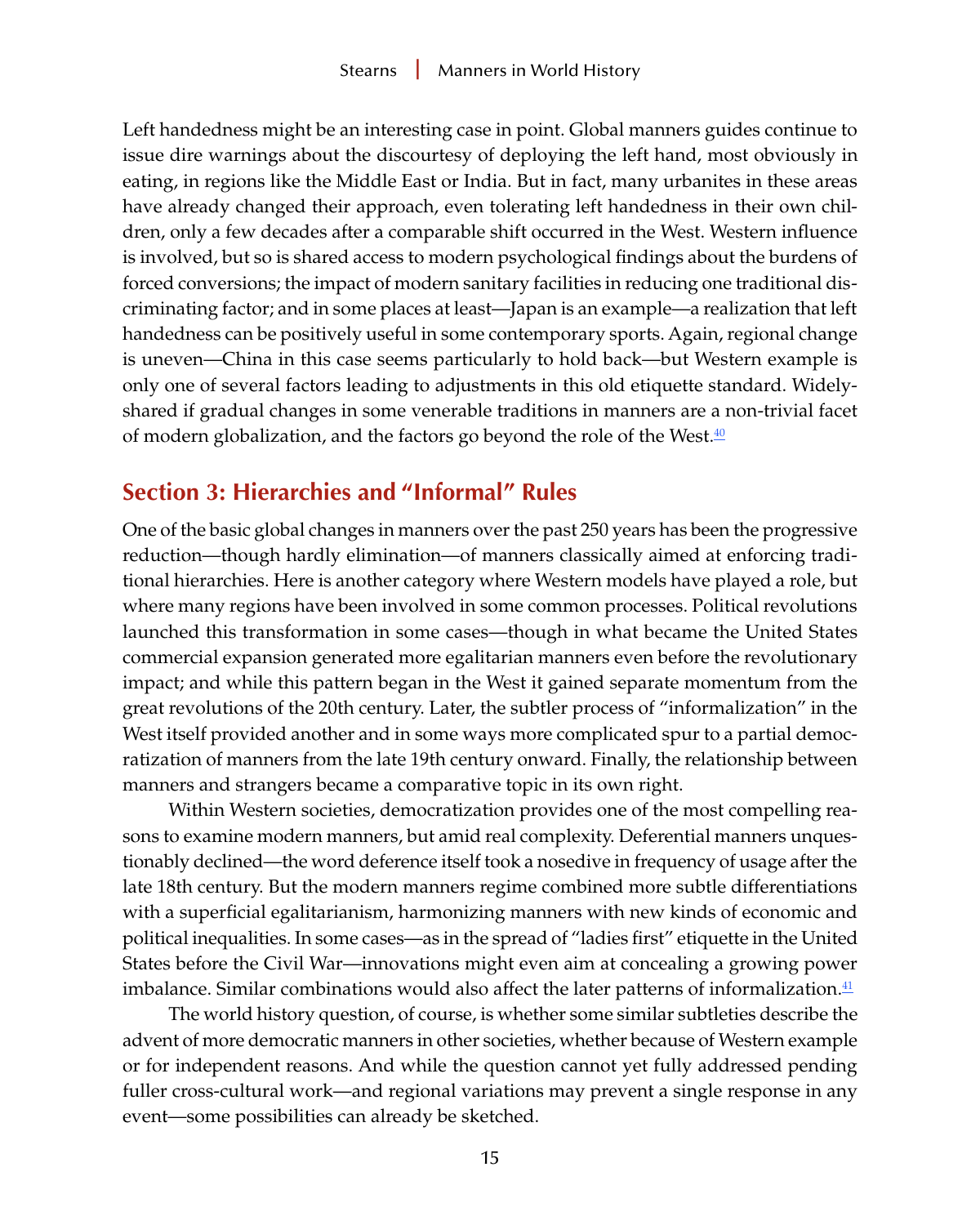#### <span id="page-15-0"></span>Revolutions and Reactions

Complexities certainly surround what we know about revolutionary impacts, though fuller comparative analysis would be welcome. All the big risings—the French, Russian or Chinese—had serious short-term impacts on manners, substituting new terms like citizen or comrade for older hierarchical courtesy titles, and reducing elite distinctions in fashion standards. However, this was often followed by some partial retreats. In the American and French cases, aspiring upper middle-class families in the 19th century sought to create the new manners differentials with the unwashed masses, though without restoring all the old hierarchical etiquette. $\frac{42}{5}$  $\frac{42}{5}$  $\frac{42}{5}$ 

Post-revolutionary manners books in Russia did not retreat so blatantly, as egalitarian references persisted more strongly. Here too, however, there were signs of compromise with older etiquette traditions. A dominant theme in Soviet advice literature was the importance of "cultured behavior," now enjoined on the masses as well as the elites, and this in turn evoked many of the familiar principles of the civilizing process, including abundant selfrestraint. By the 1950s widely popular manuals even sported titles such as "Let's Have a Little Talk about Good Breeding." People in various professions, from shopkeepers to policemen, were urged to avoid "false bonhomie" and consistently use the polite form of address. Further, access to new fashion standards quickly became available in literature directed toward the new elite—as in style magazines—with egalitarianism acknowledged either with the promise that such goods would ultimately be available to all or by claims that the masses in fact already had access: "every Soviet woman now has the chance of taking trouble with her toilettes" (from the 1940s). $\frac{43}{2}$  $\frac{43}{2}$  $\frac{43}{2}$ 

China also displayed a complex postrevolutionary combination of innovation and continuity. Mao famously noted that "a revolution is not a dinner party," and for several decades attention to courtesy could be seen as a recognition of privilege; and it was imperative not to be polite to "enemies of the people," infusing manners with complicated decisions about political alignments. But revolutionary pressures also created needs to reestablish informal support systems. An intriguing study of post-revolutionary patterns shows how, despite official egalitarian pressure, older manners around the concept of *guanxixue* have been revived and redefined to combine gift-giving and intense personal relationships—the relationships angle differentiating the tradition from simple bribery. Here too, in other words, recognition of some general revolutionary impact on manners must recognize subsequent regional readjustments, which selectively redeploy older rituals—reflecting the limitations of an unadulterated revolutionary approach against hierarchical manners of any sort  $44$ 

Nevertheless, the fact remains that revolutions have provided important new signals about manners, most obviously in the societies directly affected but, over time, through wider influence as well. And the main thrust has reduced some of the more extreme manners associated with social hierarchy.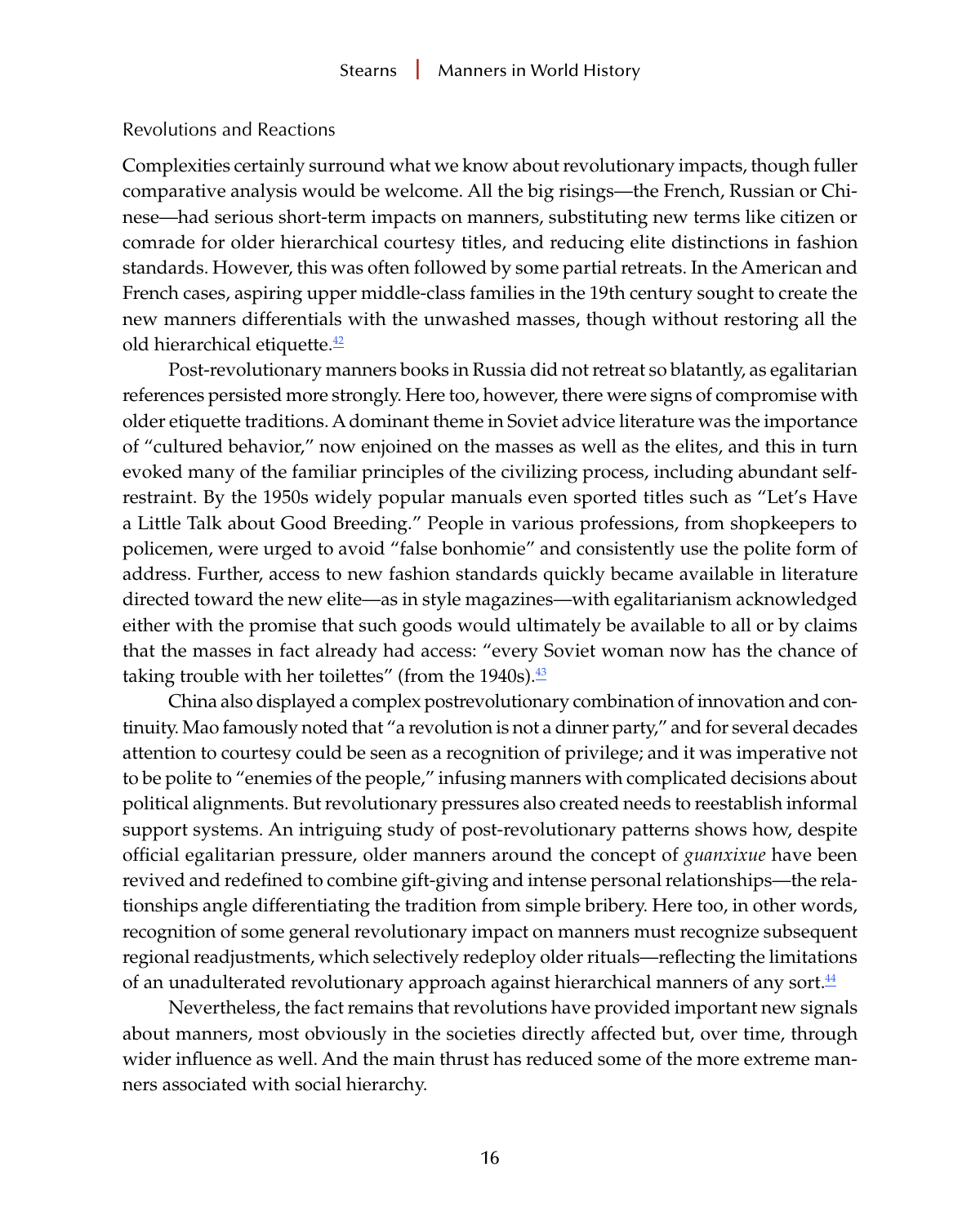## <span id="page-16-0"></span>Bowing

One specific measurement of change, though admittedly fairly familiar, highlights the complexities of a global process with regional variants. Not surprisingly, bowing declined more decisively in societies that experienced revolution than in their non-revolutionary counterparts—though ultimately wider impact emerged as well. Thus bowing, long an imperial staple, substantially declined in China. The 1911 revolution quickly worked to abolish prostration, favoring simpler bows or tips of the hat to show respect, and communist attacks on privilege (plus the decline of hats) cut into that compromise. Bowing still occurs occasionally among older people, in closing out some sports events, or as a sign of apology—even communist leaders, though not the current one, sometimes bow in acknowledgement of public distress, an indication that the gesture lingers in memory. In contrast, of course, bowing is alive and well in Japan and South Korea. (The Japanese imported bowing from China in the 7th century, though it migrated below the aristocracy only in the 17th.) Bows of greeting can now be supplemented or replaced by handshakes, but bows of deference, apology or farewell persist strongly—modified mainly by the fact they are more commonly executed from a standing position rather than kneeling. As was traditionally the case, fairly elaborate rules apply, in terms of the depth of a bow in relation to the status of the individual (or group) to whom it is directed.

To be sure, scholars dealing with societies such as Japan urge that bowing is more complex than Westerners realize, that it should be seen more in terms of respect than hierarchy. The reminder that manners are hard to interpret cross-culturally is appropriate. Still gradations in bowing do suggest hierarchical considerations in paying respect, whether the rankings reflect social distinctions, age factors or other criteria. $\frac{45}{5}$  $\frac{45}{5}$  $\frac{45}{5}$ 

Bowing in India received mixed treatment in the turn-of-the-century etiquette movement. On the one hand, it sometimes seemed more acceptable than overdoing Western habits like the handshake: bowing might allow a mixture of manners and distancing. But the literature also urged Indians to avoid bowing too deeply; an inclination of the head should suffice, not bending the body in ways that suggested excessive hierarchy. $46$ 

The American revolution put a severe dent on bowing in the United States (save in some religious settings); Thomas Jefferson notoriously disdained the hierarchical implications of bowing, preferring handshakes, and the practice declined further under Andrew Jackson. (An English visitor at the time complained that the absence of bowing made it difficult to determine the social status of people he met.) $\frac{47}{2}$  By the 1870s, reactions to encounters with Japanese bowing reflected deep differences in relevant propriety. An American teenager, leaving a Japanese home amid floor-level bows from her hosts, expressed her shock: how could a "free-born American" practice "such slavish, humiliating customs?" Vestiges however survived surprisingly well, as children were still encouraged to bow on occasion. Even the shocked teenager noted that she offered an "American bow" to her Japanese hosts.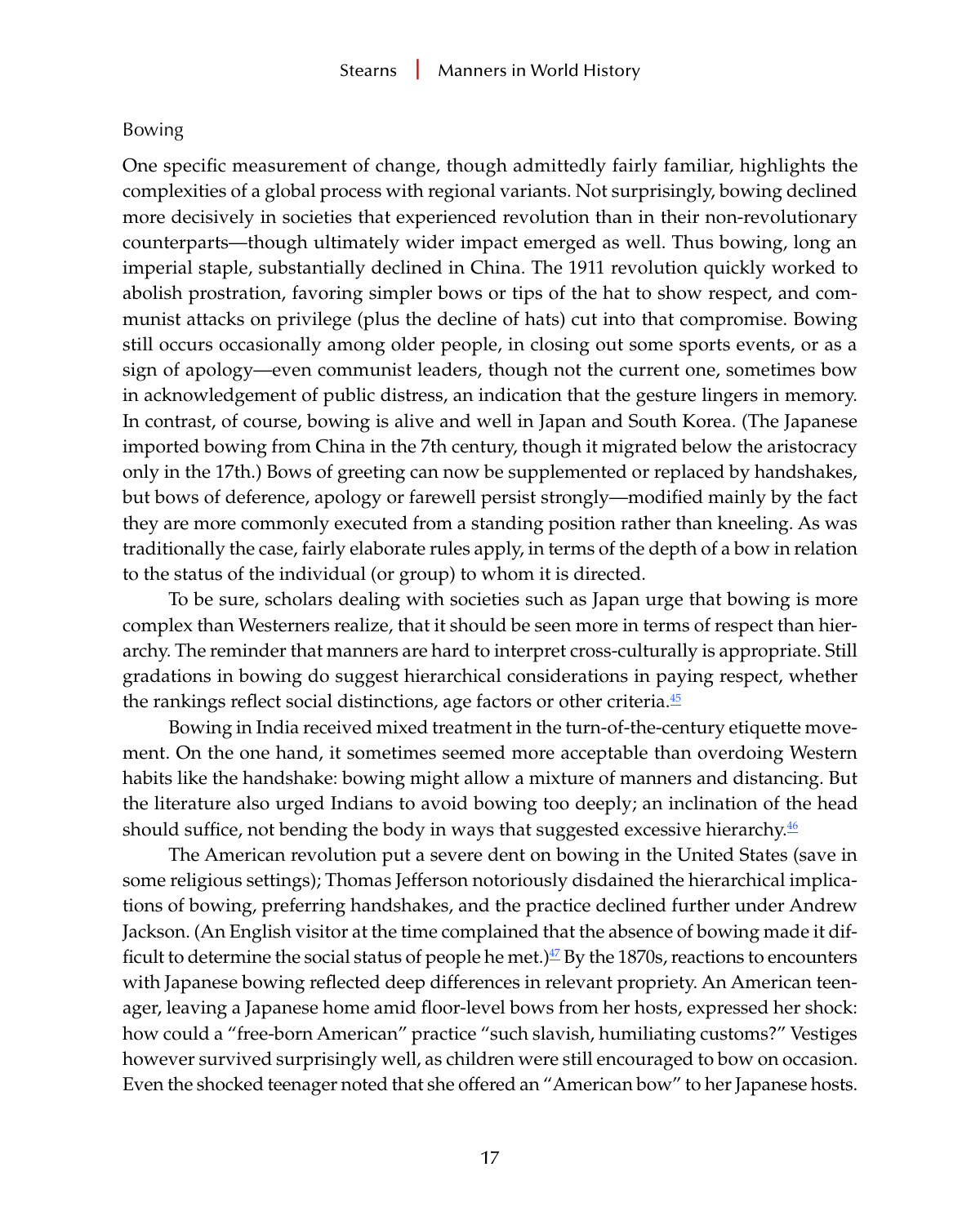<span id="page-17-0"></span>(There is no record, unfortunately, of how her hosts reacted to the display of republican manners.) $48$  And rules on bowing were still being discussed in the 1922 edition of Emily Post. Here, recipients were mainly ladies and the elderly, not social superiors, and it was important not to do more than incline the head lest one seem odd. But by World War II the habit had disappeared. More recently this has occasioned the amusing politicized reactions when an American leader like George H.W. Bush or Barack Obama chooses to respect the custom when greeting Japanese or British royalty—in Obama's case, quickly condemned by Republicans as a "sign of weakness." Bowing of course ultimately declined in Britain, but a larger number of ritual occasions remain—in the judicial system as well as with the royals.

Here, in other words, is a global process in the history of manners dependent in part on modern political experience, and while Western customs are involved, other factors play a role as well—as the Japanese/Chinese contrast suggests. The standard mantra of global history—balancing the local and the global—clearly applies.

In this case, a contemporary addendum may also prove relevant. Some observers have speculated that gestures such as bowing may be revived given the impact of the pandemic on physical contact. Traditions here—not only in East Asia, but Southeast Asia and Africa—may prove more successful than awkward innovations such as elbow bumps.

#### Individualism

The rise of individualism is not really covered by the civilizing process concept—it fits more readily with later informalization. Here however is another development that cuts into hierarchical etiquette, and while fabled Western individualism plays a role the phenomenon does not depend on Western influence alone.

We have already noted that Westerners have frequently invoked their individualism in criticizing structured manners in other societies, such as Japan. But the tension between individualism and more traditional manners is not a Western monopoly. Chinua Achebe writes of the clash between growing individualism in Nigerian cities, and the manners expected as a member of an extended family, as early as the 1920s: willingness to participate in time-consuming family gatherings after a death, or toleration of untimed visits by family members—both matters of traditional good breeding—visibly declined among many consumer-oriented Africans.[49](#page-25-0) Interest in individualism emerges in studies of Russian manners codes: the popularity of translated versions of Samuel Smiles, in the 19th century, was largely channeled into recommendations about educational advancement, but how to account for the extraordinary appeal of Dale Carnegie's translated work in the Soviet era?<sup>50</sup> More explicitly, a study of a changing Chinese village in the later 20th century notes the rise of the "uncivil individual" (female as well as male), interested in personal advancement and romantic love, impatient with manners that seek to tie younger adults to the extended family and the chain of ancestors. $51$  On the other hand, yet another analysis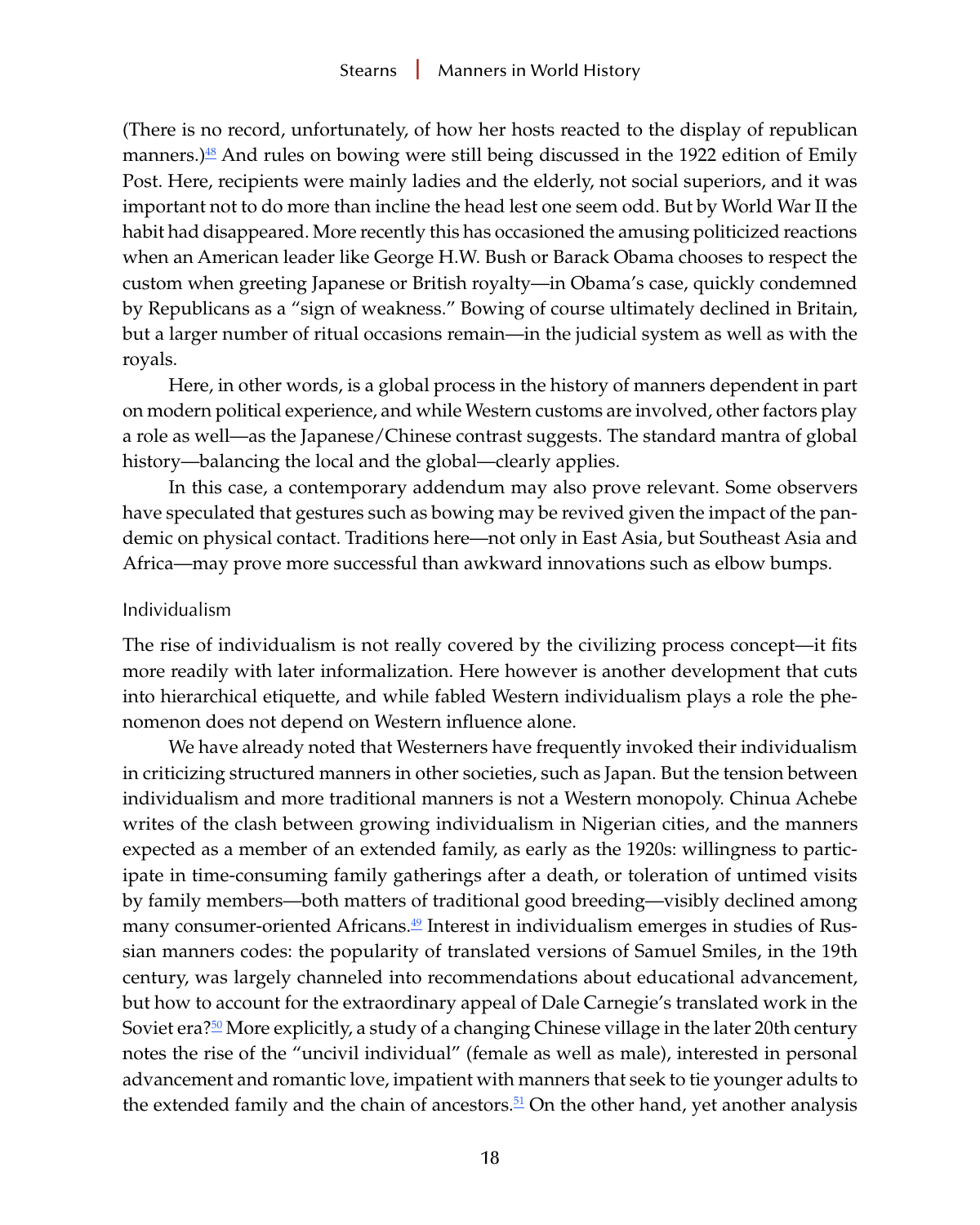<span id="page-18-0"></span>highlights the continuing gap between Japanese and Western manners in the acceptability of self-assertion or even personal requests—despite decades of interaction.<sup>52</sup> Clearly, exploration of tensions between growing individualism and more customary etiquette deserves wider comparative attention even if the idea of a special Western proclivity is maintained.

#### Strangers

One final manners dimension follows from the reconsideration of hierarchy broadly construed. The challenge of dealing with manners and strangers is hardly a familiar category, but a contemporary Chinese-Western comparison suggests some unexpected contours. For it turns out that Western standards, even amid the reign of greater informality, include a number of taken-for-granted guidelines for dealing with strangers that Chinese manners, elaborately structured and detailed within a particular group or amid clearly recognized hierarchy, did not traditionally encompass. And, as urbanization and wider interactions have expanded in China, some Chinese have become increasingly aware of certain possible advantages in some (largely unacknowledged) imitation, where Western influences again intertwine with structural change.

In the aftermath of Mao's reign, communist party leaders launched a rather different campaign in the late 1970s and early 1980s, urging national attention to "five courteous phases", and to wider standards of courtesy more generally. New etiquette manuals were issued; key Ministries published edicts like the "Circular for Fostering Good Manners" (1981). A host of private courtesy schools sprang up. And Party leaders appeared on television to push the new vocabulary: this was a full-press effort, that would continue at least until the ramp-up for the 2008 Olympic Games. The campaign had several goals, beyond reining in the chaos of the Cultural Revolution. Gaining greater international respect was one: the courtesy campaign seemed essential in winning recognition for China as an "advanced civilization." Here was familiar motivation for what amounted to a partial westernization campaign, in some senses picking up on efforts launched earlier by Sun Yatsen. A subsidiary goal involved promoting standards that would foster ties with overseas Chinese, many of whom had already assimilated the relevant manners. But there was also a perceived need, even in furthering the revolutionary goal of social equality, to promote new habits that would reduce the distinction between familiars and strangers—cutting into the rooted idea that "insiders are different from outsiders"—in a society undergoing rapid urbanization. And this final goal was arguably the difference maker, helping to explain why new habits were in fact gradually, if hesitantly, not just preached but adopted.<sup>[53](#page-26-0)</sup>

The five courtesies were simple enough on the face of things: establish the habits of saying hello, goodbye, please, thank you and excuse me. These—or their linguistic equivalents—had gradually become standard ways for people in the West to interact with familiars and strangers alike. They built on the Christian recognition of strangers as fellows in faith (equivalent motives emerged of course in Islam); on the utility of wider courtesies as cities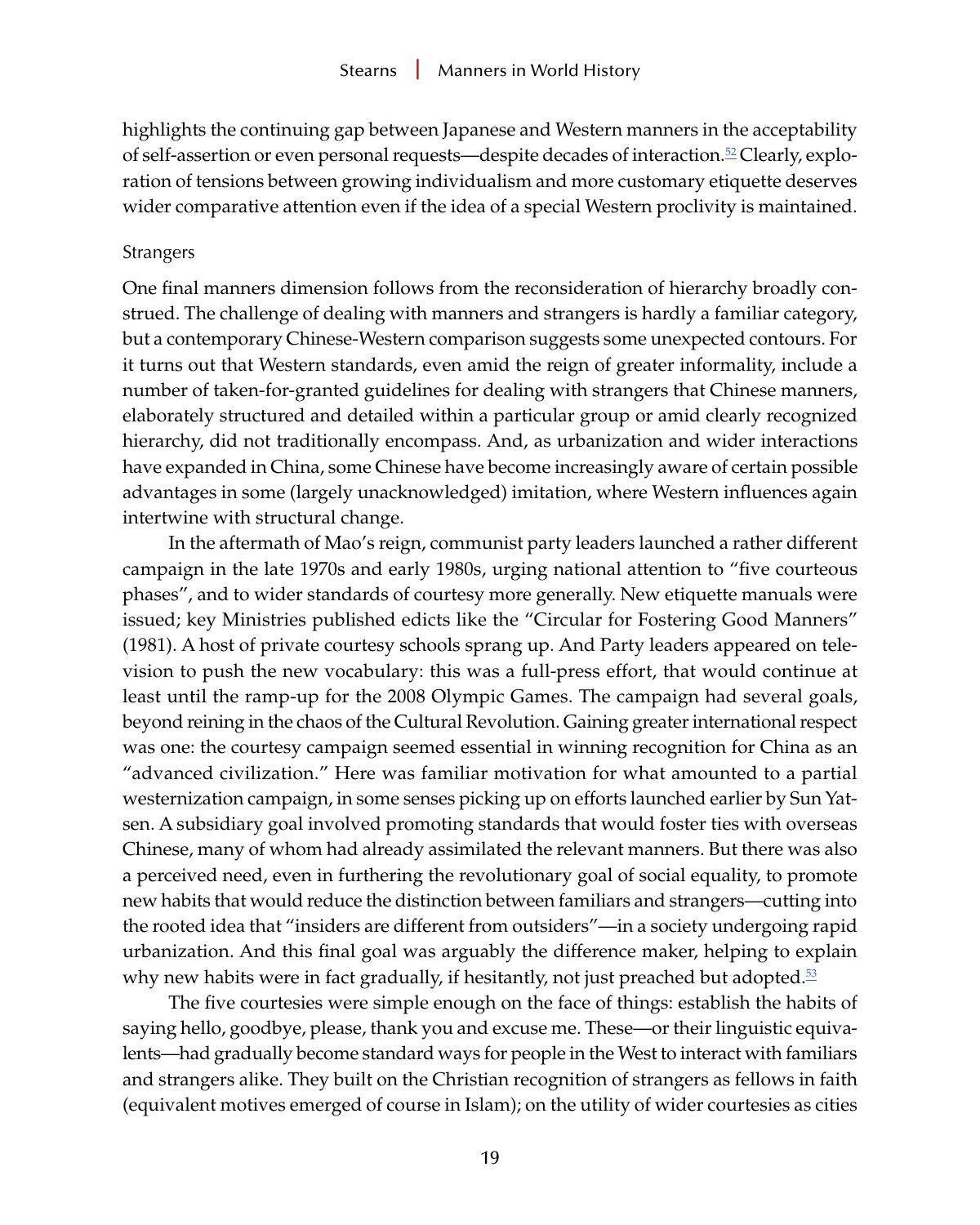<span id="page-19-0"></span>grew in the Middle Ages; on the civilizing process itself, when people like Erasmus wrote manners books in principle for all comers; and then of course the final push of industrial urbanization. Western societies that were also immigrant receivers, like the United States, had even more reasons to promote anonymity-easing manners—this is one explanation for the unusual American impulse to smile at strangers; it may also help explain why Americans presumably say thank you for frequently than any other people in the world, and frequently bemuse even the Brits by insisting on adding "you're welcome."[54](#page-26-0)

But this was not the Chinese tradition, despite a much longer history of manners—the word for courtesy goes back to at least 300 BCE—and etiquette books; Confucianism had of course expressly emphasized manners as a means of disciplining and refining emotion in favor of greater social harmony.<sup>[55](#page-26-0)</sup> But the manners involved were directed mainly at a combination of hierarchy and familiarity—with the addition of elaborate arrangements for the treatment of recognized guests. Manners books for example emphasized interactions within a clan, not behaviors in general—and clearly this approach survived even though Chinese cities grew well beyond the levels of their premodern Western counterparts.

In this system, people are greeted in terms of relationships: uncle, have you eaten today; third brother, you look tired, with inquiries attached that many Westerners find intrusive ("do you have enough layers of underwear on", for example, on a cold day). And for groups that are simply inferior—women in many circumstances, shopkeepers, peasants—there was no need for a special vocabulary of any kind. (Even Western guidebooks as late as the 1960s warned against thanking service personnel like waiters, lest it encourage them to get "ideas above their station"). $56$ 

In this context, the five courteous phrases campaign faced some rough going, despite the fact that interactions with Westerners since the 1850s had provided some experience with a different linguistic approach to manners. Many educated Chinese note that even in the 1950s they had no idea what hello (ni hao) meant, and even as the word spread they often remained more comfortable using it with foreigners than with other Chinese. (To some Chinese, in fact, using the word was and remains equivalent to announcing, "I am a foreigner"). $57$  Thank you could be a challenging concept, in dealing with people who were performing services appropriate to their place in the hierarchy, including the family hierarchy. "Excuse me" might be particularly difficult: what was wrong with bumping into a stranger in the first place? If something need be said in a crowded situation, more traditional phrases like "coming through" often made more sense that a phrase that implied that strangers were being asked to do a favor. Related notions, like I'm sorry, were even more perturbing, particularly when they might be called for in dealing with women or children. It might be more appropriate to say I'm embarrassed, than to admit the possibility of fault; again, small-scale hierarchies loom large. A father tells of his real pride in telling his daughter he was sorry after accidentally breaking a toy—he saw it as a real breakthrough to more modern relationships, and to recognition of children as individuals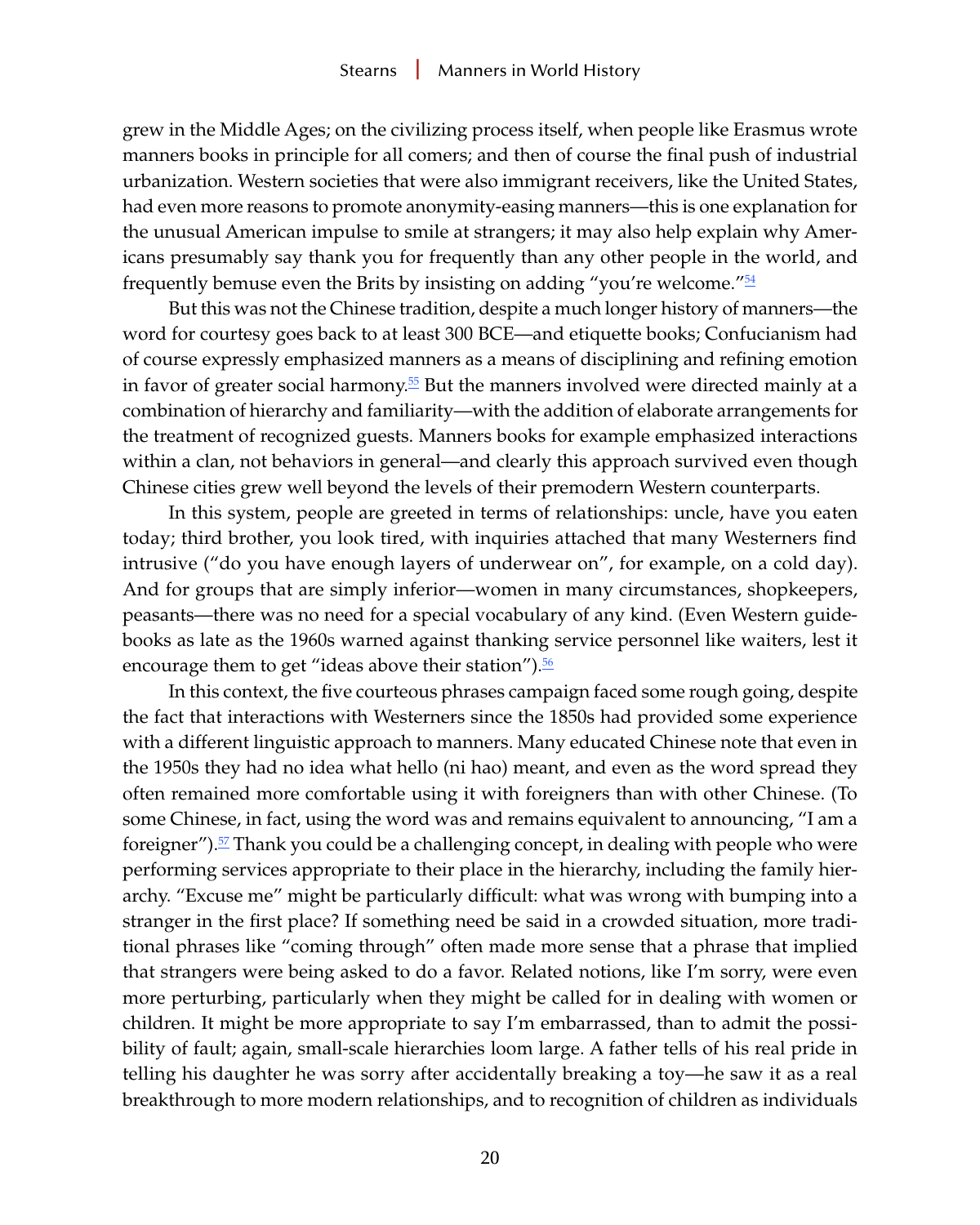<span id="page-20-0"></span>(as childrearing manuals began to urge from 1978 onward).<sup>[58](#page-26-0)</sup> With all of the five phrases some urban Chinese long compromised by simply using the English word, which went less against the grain than incorporating the new relationships into Chinese.

Pressure to adopt the new manners has applied particularly strongly to women and service personnel—reminding of similar distinctions that accompanied the rise of white collar occupations in the West a few decades earlier.<sup>59</sup> How widely customers, particularly male customers, have bent remains unclear, though there is no question of considerable generational change. The whole ongoing episode forms an intriguing example of the deep importance—and difficulty—of changes in manners, the power of foreign example in a globalizing society, and the parallel processes—if at slightly different dates—that have occurred in many societies over the past century plus.

Extending manners to the treatment of strangers may well be another example, beyond the more familiar staples, of the civilizing process, and while it is important to know more about when these habits began in the West, it illustrates as well, the decline of hierarchy in the modern manners domain—when servers deserve salutations and acknowledgement as well as the served. The extension also stands as another reminder that contemporary informality in the West masks a wide range of etiquette rules. This also involves the pressures on service workers to mask their emotions in favor of cheerful manners to customers—a familiar point but one that deserves incorporation in manners history in places like Russia and China as well as the West. $\omega$  But—as with informalization more generally—the process can also elide distinctions between familiars and unfamiliars that remain very important in other cultures. Again, "thank you" offers an illustration. In many societies still—such as India and some other parts of Asia –the Western habit of extending thanks to family members can seem deeply offensive. It implies that what people are doing out of "natural" family obligation is somehow noteworthy, that otherwise they might not do what they know they are supposed to do. $\mathfrak{q}$  The same reactions may apply to the American propensity of smiling at any and all comers, which in many other cultures seems juvenile or a bit mad partly, again, because it fails to distinguish between the intimate and the general.<sup> $@$ </sup> The point is predictable enough: comparison in the modern history of manners remains complex, and undeniable convergence on some points—like urging fellow Chinese to accept more strictures in dealing with strangers—will bring loss as well as gain.

# **Conclusion: a Global Topic?**

This sketch—aimed less at presenting sweeping conclusions than at stimulating more focused comparative and global research and analysis while adding opportunities for classroom discussion –has raised the possibility of extending the idea of a "civilizing process" to a more global platform as a means of dealing with many extensive changes in manners over the past century plus. Interactions between the West and other societies, along with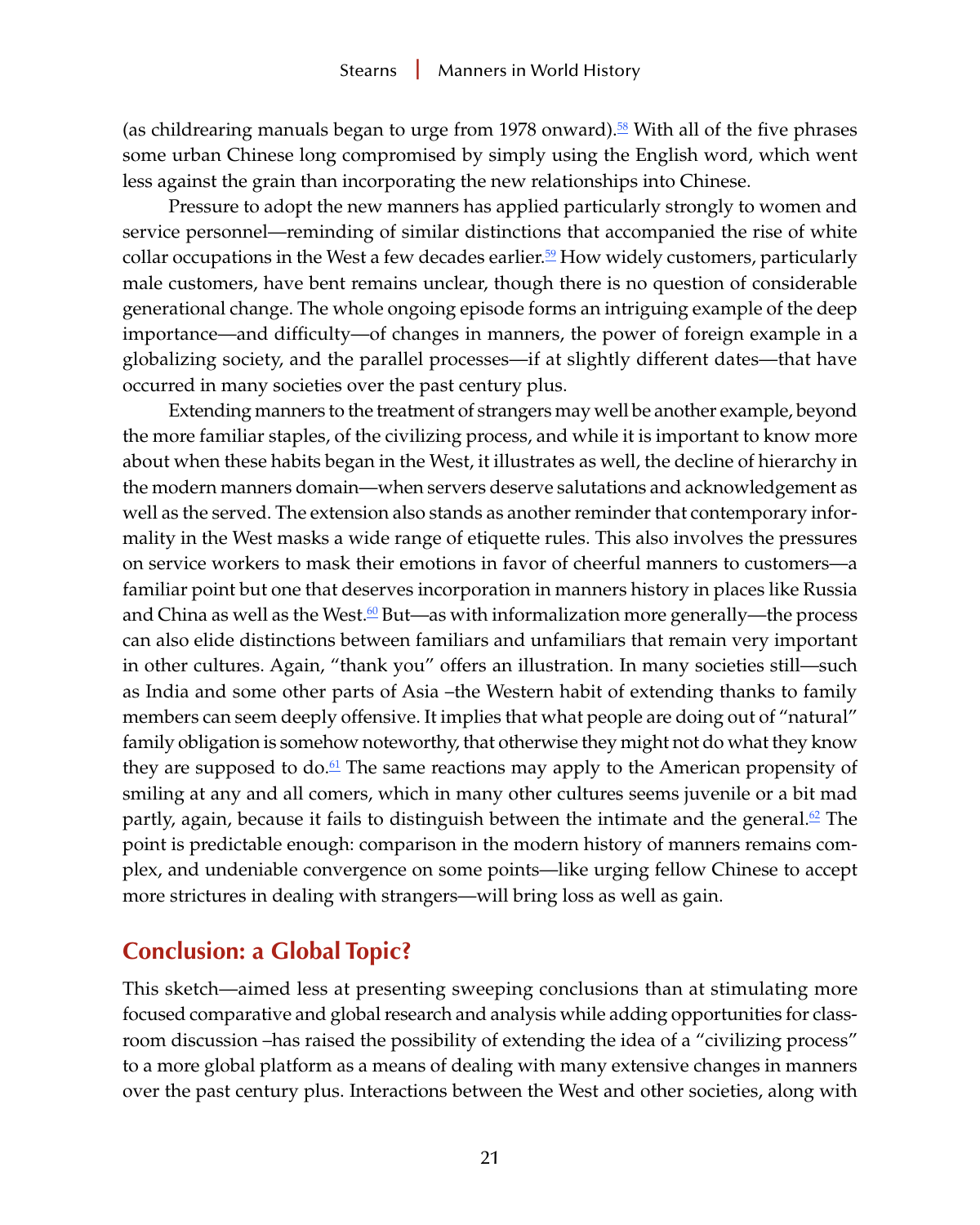<span id="page-21-0"></span>additional factors such as new public health needs, have, it seems to me, promoted some common reactions aimed at introducing manners that encourage new forms of personal restraint—while also relaxing some of the older emphases on hierarchy maintenance. "Civilizing process" is a tempting umbrella term, but it also has considerable baggage that must be noted in conclusion—and the baggage may prove to be even more jarring in a world history context.

In the first place, the term is vigorously contested in Western history. Medievalists, headed by Barbara Rosenwein, have loudly objected, mainly on grounds that many "emotional communities" in premodern Western society were already abundantly mannered $63$ and hardly the crude free-for-all that the simplest notion of a civilizing process implies. The objections have not destroyed the concept, though they certainly and usefully complicate it, but the furor can certainly prompt concerns that exportation to a more global platform is imprudent. There is no question that any invocation of a civilizing process must pay careful attention to antecedent manners, which is no small task. And, of course, the concept itself is double-edged (usefully so), suggesting improvements in social interactions but also new levels of social control.

We have also noted that at least as developed by Norbert Elias the civilizing process idea centers on a somewhat narrow range of manners; wider areas of behavior need to be included in modern assessments– including of course the tensions of growing individualism, but also family behaviors and standards of dress. In this vein, Catriona Kelly, writing about Russia, refers to civilizing process*es*, to capture the fuller scope involved.

More fundamentally, a wider application of the concept, however redefined, legitimately invites all the objections to Western primacy that inevitably and properly color work in modern world history. Western manners have hardly won the day globally, and their influence has been massively complicated by the unmannerly behavior of many Western power wielders. Western models have produced objections; they have combined with established regional patterns in complex ways; they have interacted with other factors such as revolutionary rhetorics or the demands of urban hygiene. Further study of Western impact in this area is warranted, but it may be that references to a civilizing process will ultimately founder amid the complications involved.

Beyond this, in what is the most interesting tension, whether the modern focus is Western or global—developments in manners over the past two centuries mix areas in which new levels of personal restraint are encouraged with areas in which older constraints are relaxed. To a classic Western aristocrat or Chinese mandarin, modern manners are hopelessly informal and unregulated, hardly a model of civilizing advance. It is a rebalancing of constraints, not a systematic deintensification, that really describes the process. This is the complexity that has provoked debate in the West and now in the world more generally, as manners interact with new systems of hierarchy and the concomitant influence of commercial consumerism.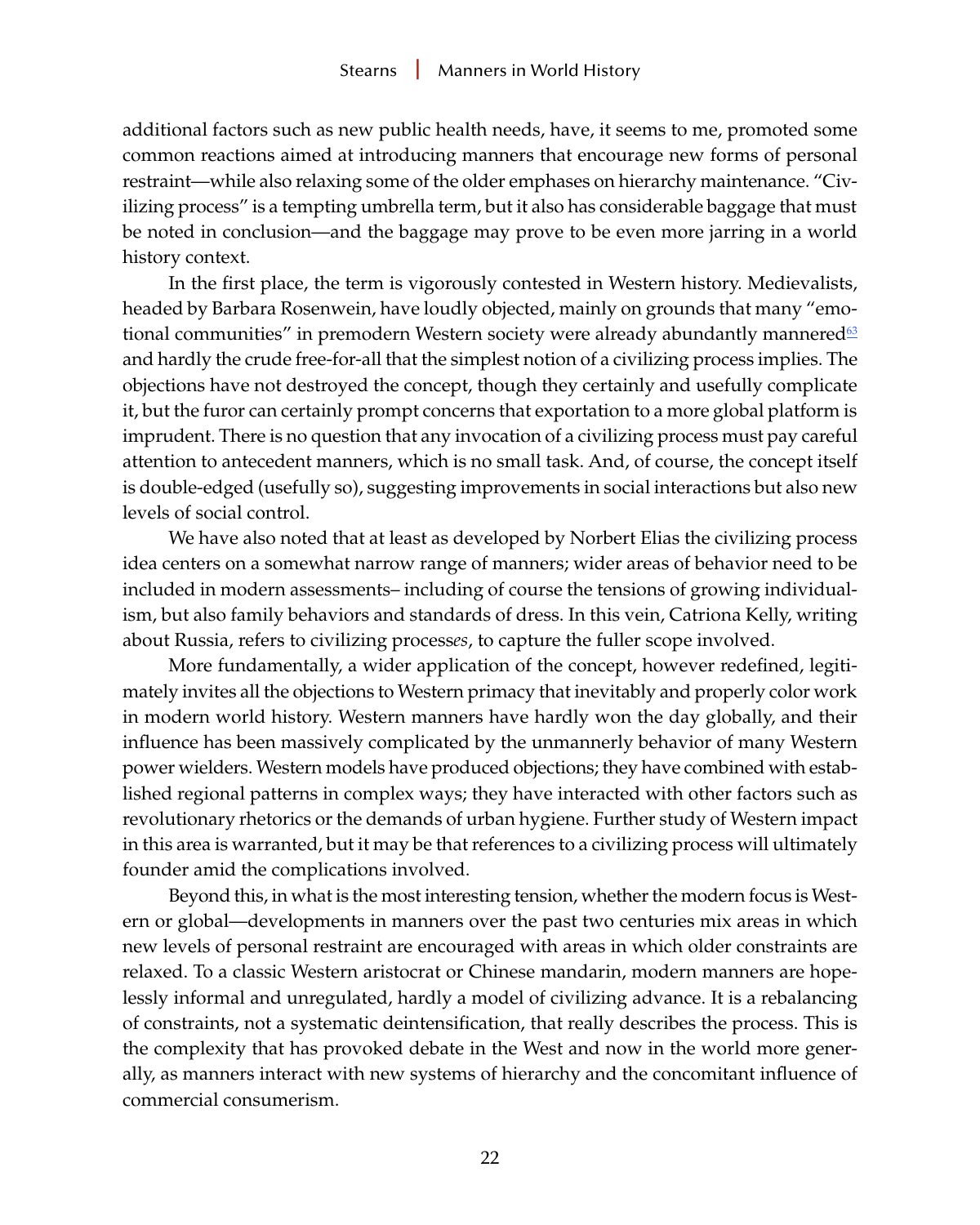<span id="page-22-0"></span>What counts are the changes the concept, and its new companion piece on informalization, have tried to capture, and the ways that some of these changes can improve our understanding of aspects of modern global history. This very much includes the role of manners in global power relationships, between Westerners and others but also within societies as manners adapters or reformers seek to highlight their social role or as changes seek to grease the wheels of commercial consumerism. Obviously, a more ambitious world history effort must offer more explicit decisions about what etiquette domains are particularly revealing; a fuller effort will require not only a more comprehensive regional roster but also a wider topical range—including for example the role of manners in changing gender relations.<sup>64</sup> Additional efforts can also include the development of global manners codes for key sports and their audiences—think of the complex etiquette expected in international tennis, for players and crowds alike—or in military ceremonies. And we need more work and discovery on modern patterns in other world regions; a focus largely on the West, Russia and key parts—but only parts—of Asia is clearly inadequate. But these extensions are worth promoting—that's the main contention here—for manners help translate larger processes like democratization or globalization into more direct understanding of how modern people in many parts of the world have been adjusting, or have been prompted to adjust, the conduct of their lives.

Peter N. Stearns is University Professor of History at George Mason University. He has taught a one-semester world history course at least once a year since the 1980s, and also now teaches a graduate course in the field. He has also written widely on world history, including a number of contributions to the Routledge "Themes in World History" series, which he edits. His research also involves the history of emotions, combining largely American data with efforts to broaden the field beyond Western confines in edited volumes on topics such as death and happiness. Stearns was recently named a Distinguished Scholar by the American Historical Association. He offer his thanks to his many colleagues in the George Mason History Department for their various comments and suggestions, and to the editors at *World History Connected*. He can be reached at [pstearns@gmu.edu](mailto:pstearns@gmu.edu)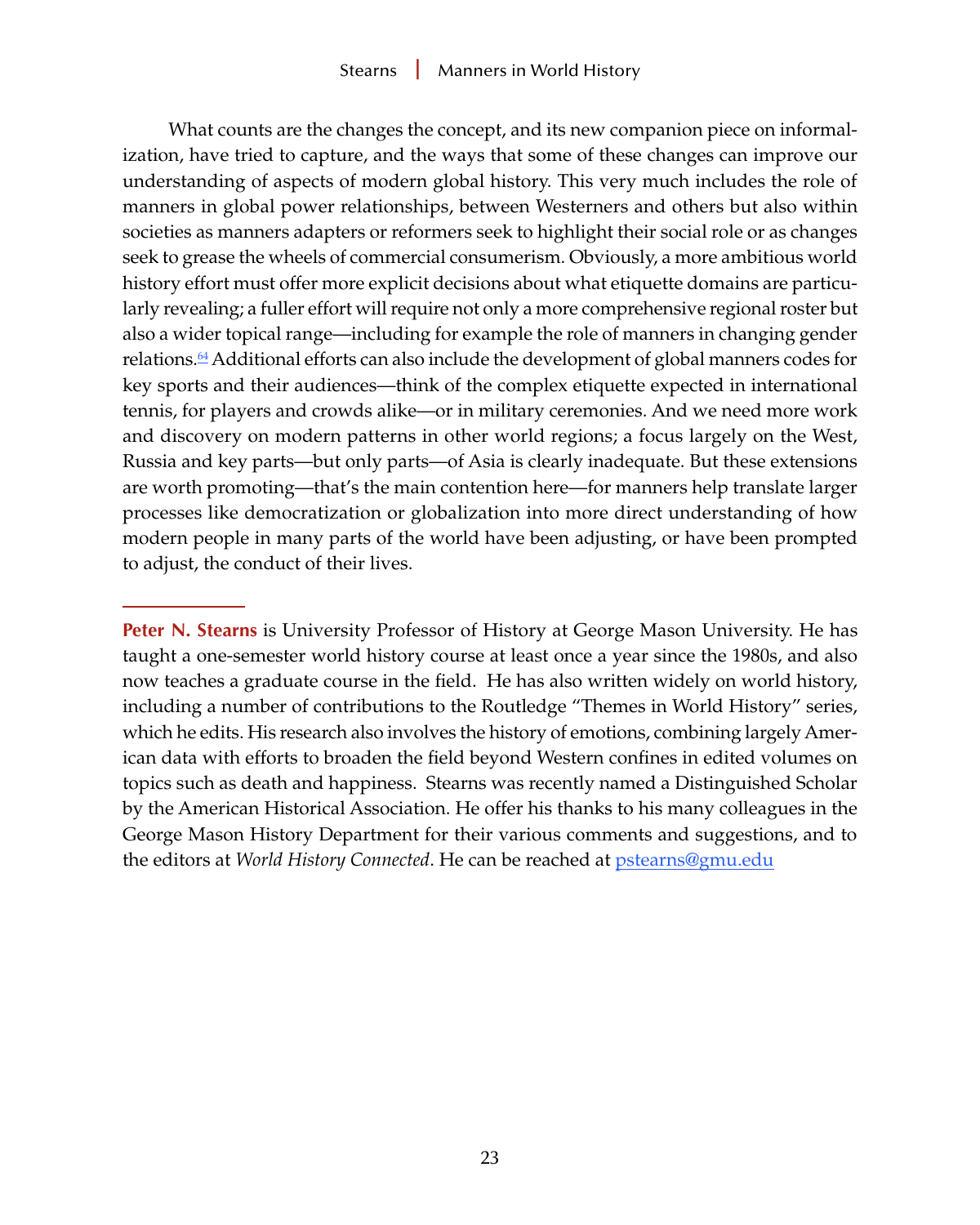#### <span id="page-23-0"></span>**NOTES**

[1](#page-0-0) C. Dallett Hemphill, *Bowing to Necessities: A History of Manners in America, 1620–1860* (New York and London: Oxford University Press, 1999); Keith Thomas, *In Pursuit Of Civility: Manners and Civility in Early Modern England* (New Haven London: Yale University Press, 2018); Eric Dunning, *Sport Matters: Sociological Studies of Sport, Violence and Civilisation* (London and New York: Routledge, 1999); Abram de Swaan, "Politics of Agoraphobia," *Theory and Society* 10 (1981), 359–80; Wilbert Van Vree, *Meetings, Manners and Civilization: The Development of Modern Meeting Behaviour*, translated by Kathleen Bell (London and New York: Continuum Intl Pub Group, 2001).

[2](#page-0-0) Teachers of modern world history find many rich examples in each of this article's sections. Some sections connect/add examples to well-known issues in world history courses, such as Peter the Great's cultural reforms and Japanese manners under the pressure of modernization. There is ample opportunity as well to deal with the complex issue of the range, and limits, of Western influence.

[3](#page-1-0) Soumen Mukherjee and Leslie Ramos- Salazar, "'Excuse us, your manners are missing!': The role of business etiquette in today's era of cross-cultural communication," *TMS Business Review* 2, no. 1 (June 2014): 18–28.

[4](#page-1-0) Cas Wouters, *Informalization: Manners and Emotions Since 1890* (Los Angeles: SAGE Publications Ltd, 2007); Cas Wouters and Michael Dunning, eds, *Civilisation and Informalisation: Connecting Long-Term Social and Psychic Processes* (London: Palgrave Macmillan, 2019).

[5](#page-1-0) Mary Erbaugh, "China Expands Its Courtesy: saying 'hello' to strangers," *Journal of Asian Studies* 67 (May, 2019): 621–52.

[6](#page-1-0) Timothy Egan. "America Is Getting Meaner." *The New York Times*, June 25, 2021, sec. Opinion, [https://www.nytimes.com/2021/06/25/opinion/trump-jan-6-america.html.](https://www.nytimes.com/2021/06/25/opinion/trump-jan-6-america.html)

[7](#page-2-0) Penelope Brown, and Stephen C. Levinson, *Politeness: Some Universals in Language Usage* (Cambridge University Press, 1987); But see also Anna Wierzbicka, *Cross-Cultural Pragmatics: The Semantics of Human Interaction* (Berlin: Walter de Gruyter GmbH, 2009), especially chapters 2 and 3.

[8](#page-2-0) Jan Bardsley and Laura Miller, eds., "Introduction," *Manners and Mischief: Gender, Power, and Etiquette in Japan* (Berkeley; Los Angeles; London: University of California Press, 2011).

[9](#page-2-0) Thomas, *In Pursuit of Civility*.

[10](#page-3-0) Norbert Elias, *The Civilizing Process: Sociogenetic and Psychogenetic Investigations*, revised edition (Oxford and Malden, MA: Blackwell Publishing, 2000).

[11](#page-3-0) For wide discussions of reactions to Western ideas of civilization (without however fully using a civilizing process model), M. Pernou and others, *Civilizing Emotions: Concepts in Asia and Europe* (Oxford: Oxford University Press, 2015), including Elner Wigen, "The Education of the Ottoman Man and the Practice of Orderliness." The book makes it clear that by the late 19th century many Asian societies were encountering Western manners as a lesson in emotional restraint (whether or not they wished to emulate)—even though Westerners themselves saw China and Japan as unduly repressed.

[12](#page-3-0) Lloyd E. Berry and Robert O. Crummey, eds, *Rude and Barbarous Kingdom: Russia in the Accounts of Sixteenth-Century English Voyagers* (Madison, WI: University of Wisconsin Press, 2012).

[13](#page-4-0) Catriona Kelly, "Educating Tat'yana, Schooling Evgeny: Propaganda for Manners and Moral Education, 1760–1880," *Refining Russia: Advice Literature, Polite Culture, and Gender from Catherine to Yeltsin* (New York: Oxford University Press, 2001), 1–84.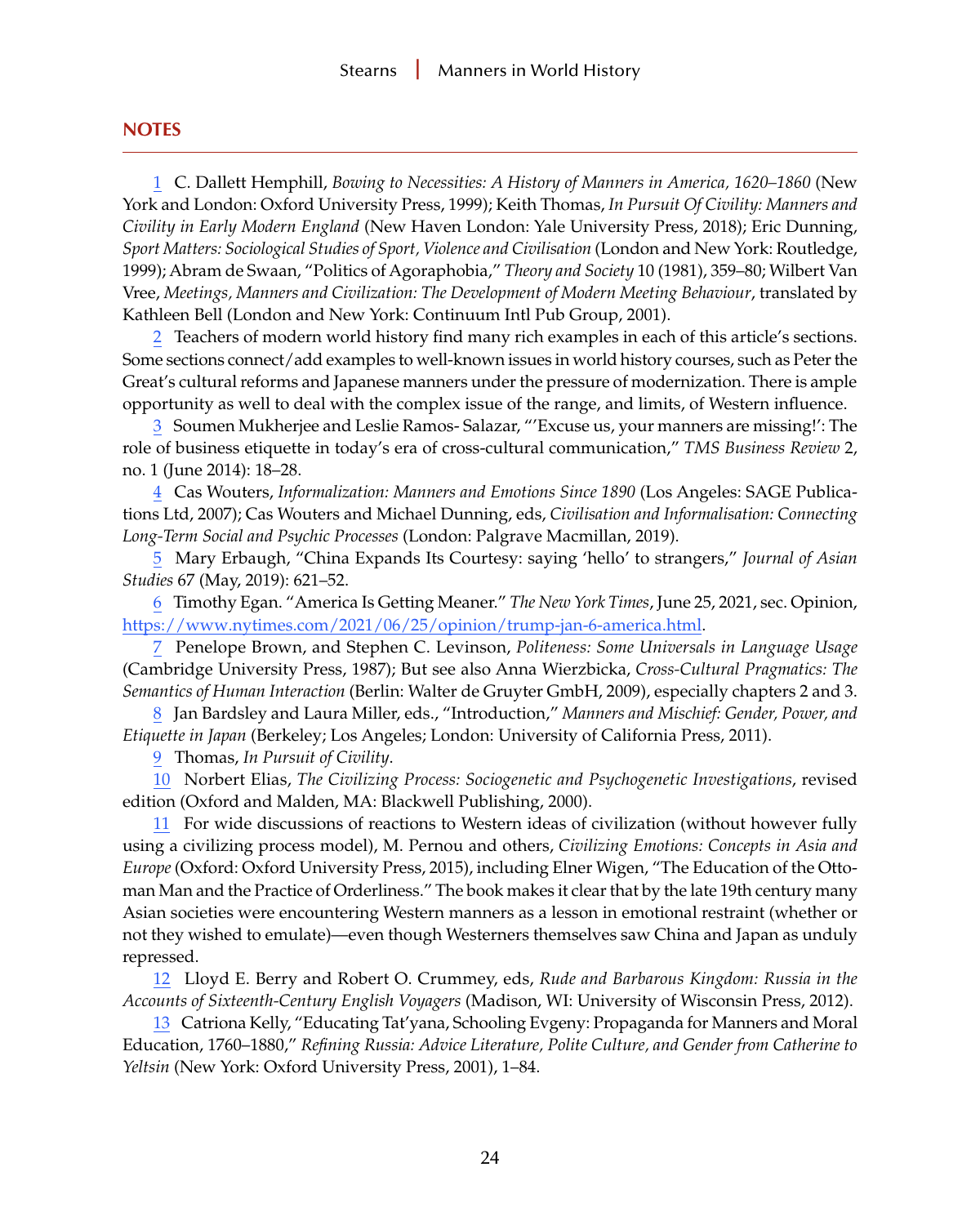<span id="page-24-0"></span>[14](#page-4-0) Nancy S. Collman, "Etiquette for Peter's Time: 'The Honorable Mirror for Youth,'" *Russian History* 35, no. 1/2 (2008): 63–83.

[15](#page-4-0) Kelly, "The Beauties of *Byt*: Household Manuals, Social Status, and National Identity, 1830– 1880," *Refining Russia*, 85–155.

[16](#page-5-0) John F. Kasson, *Rudeness and Civility: Manners in 19th Century Urban America* (New York: Hill & Wang, 1990); see also Stephen Mennell, *The American Civilizing Process* (Cambridge: Polity, 2007).

[17](#page-5-0) W. T. Webb, *English Etiquette For Indian Gentlemen* (Calcutta and Bombay: Thacker, Spank and Co., 1888).

[18](#page-5-0) Pramod K. Nayar, "Civil Modernity: The Management of Manners and Polite Imperial Relations in India, 1880–1930," *South Asia: Journal of South Asian Studies* 39, no. 4 (October 1, 2016): 740–57;Mohinder Singh, "Spectres of the West" in Pernou et al, *Civilizing*.

[19](#page-6-0) Nayar, "Civil Modernity," 751.

[20](#page-6-0) Mukherjee and Romas-Salazar, "'Excuse us, your manners are missing!'"; Louise Overgaard, *An Analysis of Indian Culture in an Era of Globalization* (Aarhus School of Business: Department of Language and Business Communication, 2010).; Judith E. Walsh. *Domesticity in Colonial India: What Women Learned When Men Gave Them Advice* (Lanham, MD: Rowman & Littlefield Publishers, 2004); Anindyo Roy, *Civility and Empire: Literature and Culture in British India, 1821–1921* (London and New York: Routledge, 2004).

[21](#page-6-0) Jan Bardsley and Laura Miller, eds, "Manners and Mischief: Introduction," *Manners and Mischief: Gender, Power, and Etiquette in Japan* (Berkeley; Los Angeles; London: University of California Press, 2011), 1–28; see also Patricia J. Wetzel, *Keigo in Modern Japan: Polite Language from Meiji to the Present* (Honolulu: University of Hawaii Press, 2004).

[22](#page-6-0) Gavin James Campbell, "Mortified, Mocking and Dissembling: Western Adventures in Japanese Etiquette," in Bardsley and Miller, *Manners and Mischief*, 80–94; Oleg Benesh, "Patriotism, Virtuye and the Clash of Civilities in Japanese," in Pernau et al, *Civilizing.*

[23](#page-7-0) Campbell, "Mortified, Mocking, and Dissembling," *Manners and Mischief*; Sally A. Hasting, "A Dinner Party is Not a Revolution: Space, Gender, and Hierarchy in Meiji Japan," in Bardsley and Miller, *Manners and Mischief*, 95–113. Note some similar concerns about Western inclusion of women in social events came up in India: Roy, *Civility and Empire*. At the same time as these experimental adjustments were occurring, the Meiji regime was also working on new linguistic forms that would help maintain social distinctions in the new social environment—with no concern for Western models involved. See also Wetzel, *Keigo in Modern Japan*.

[24](#page-7-0) Bardsley and Miller, *Manners and Mischief;* Overgaard, *An Analysis of Indian Culture in an Era of Globalization.*

[25](#page-7-0) Bardsley and Miller, *Manners and Mischief*; Eiko Ikegami, *Bonds of Civility: Aesthetic Networks and the Political Origins of Japanese Culture*, illustrated edition (Cambridge, UK and New York: Cambridge University Press, 2005); see also Wetzel, *Keigo in Modern Japan.*

[26](#page-8-0) Wouters, *Informalization;* Wouters and Dunning, *Civilisation and Informalisation*.

[27](#page-8-0) U.S. Department of State, *Protocol for the Modern Diplomat* (Washington: Foreign Service Institute, 2013).

[28](#page-8-0) Note that Wouters' information argument claims a common pattern across 20th-century Western societies. It may be desirable to introduce some comparative distinctions within that mix: for example, the intriguingly informal habits of using first names for total strangers—among other things, in hopes of selling them something by implying a personal connection—has ultimately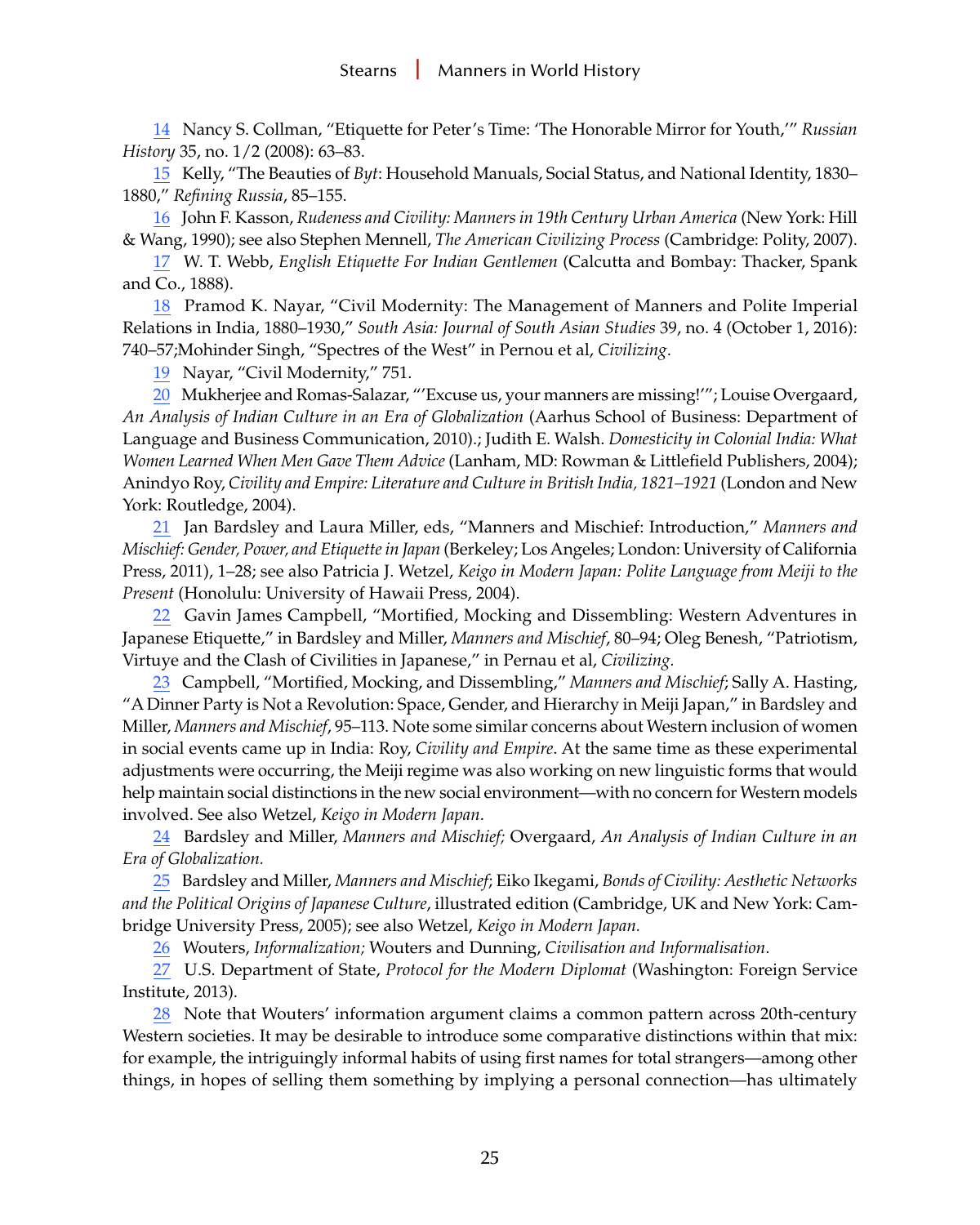<span id="page-25-0"></span>spread across the West, but it surely started in the sales-minded United States, The same applies to the dropping of titles like "sir" or "ma'am" to teachers or superiors, which occurred sooner and more fully on this side of the Atlantic (with some lag in the South).

[29](#page-8-0) Arjan Post, "Informalization and Integration Conflicts: the two-faced reception of migrants in the Netherlands," in Cas Wouters and Michael Dunning, eds., *Civilisation and Informalisation*, 267–90.

[30](#page-9-0) Michael Dunning, "Informalisation and Brutalisation: jihadism as a part-process of global integration and disintegration," in Wouters and Dunning, *Civilisation and Informalisation*, 217–45.

[31](#page-10-0) Claude S. Fischer, *America Calling: A Social History of the Telephone to 1940*. (Berkeley, Los Angeles, London: University of California Press, 1994); Kelly, *Refining Russia*.

[32](#page-10-0) Bardsley and Miller, "Introduction," *Manners and Mischief*, 1–28.

[33](#page-10-0) Peter Stearns, *Time in World History* (New York and London: Routledge, 2019).

[34](#page-10-0) Richard Butsch, "American Movie Audiences of the 1930s," *International Labor and Working-Class History*, no. 59 (2001): 106–20; see also Meredith C. Ward, *Static in the System: Noise and the Soundscape of American Cinema Culture* (Berekely, Los Angeles, London: University of California Press, 2019) and Lary May, *Screening Out the Past: The Birth of Mass Culture and the Motion Picture Industry* (Chicago: University of Chicago Press, 1983).

[35](#page-11-0) Nayar, "Civil Modernity."

[36](#page-11-0) Zhiwei Xiao, "Movie House Etiquette Reform in Early Twentieth-Century China," Modern China 32 (October 2006).

[37](#page-12-0) Kaushik Iyer, "To Blow or To Sniff: culture shock for an expat," *Internations*, Jan. 16, 2018.

[38](#page-13-0) J.R. Garrett, "Changing Attitudes on Salivary Secretion: a short history on spit," *Proceedings of the Royal Society of Medicine* 68 (1975): 553–60; Robert Arthur, *You Will Die: the burden of modern taboos* (Port Townsend, WA: Feral House, 2013).

[39](#page-13-0) Ross Coomber, Leah Moyle, and Adele Pavlidis. "Public Spitting in 'Developing' Nations of the Global South: Harmless Embedded Practice or Disgusting, Harmful and Deviant?" In *The Palgrave Handbook of Criminology and the Global South* (Basel, CH: Springer International Publishing, 2018), 493–520; Angelika Messner, "Transforming Chinese Hearts, Minds and Bodies in the Name of Progress, Civility and Civilization," in Pernau et al, *Civilizing.*

[40](#page-14-0) Peter N. Stearns, *Cultural Change in Modern World History: Cases, Causes and Consequences* (London: Bloomsbury Academic, 2018).

[41](#page-14-0) Hemphill, *Bowing to Necessities.*

[42](#page-15-0) Kasson, *Rudeness and Civility*.

[43](#page-15-0) Kelly, *Refining Russia,* 287.

[44](#page-15-0) Mayfair Mei-Hui Yang, *Gifts, Favors, and Banquets: The Art of Social Relationships in China* (Ithaca, NY, and London: Cornell University Press, 1994).

[45](#page-16-0) Bardsley and Miller, *Manners and Mischief*.

[46](#page-16-0) Nayar, "Civil Modernity."

[47](#page-16-0) Jack Larkin, *The Reshaping of Everyday Life: 1790–1840*, illustrated edition (New York: Harper Perennial, 1989).

[48](#page-17-0) Campbell, "Mortified, Mocking, and Dissembling," *Manners and Mischief*.

[49](#page-17-0) Chinua Achebe, *No Longer at Ease* (New York: Penguin Books, 1994).

[50](#page-17-0) Kelly, *Refining Russia*, 371–2.

[51](#page-17-0) Yunxiang Yan, *Private Life under Socialism: Love, Intimacy, and Family Change in a Chinese Village, 1949–1999* (Stanford, CA: Stanford University Press, 2003).